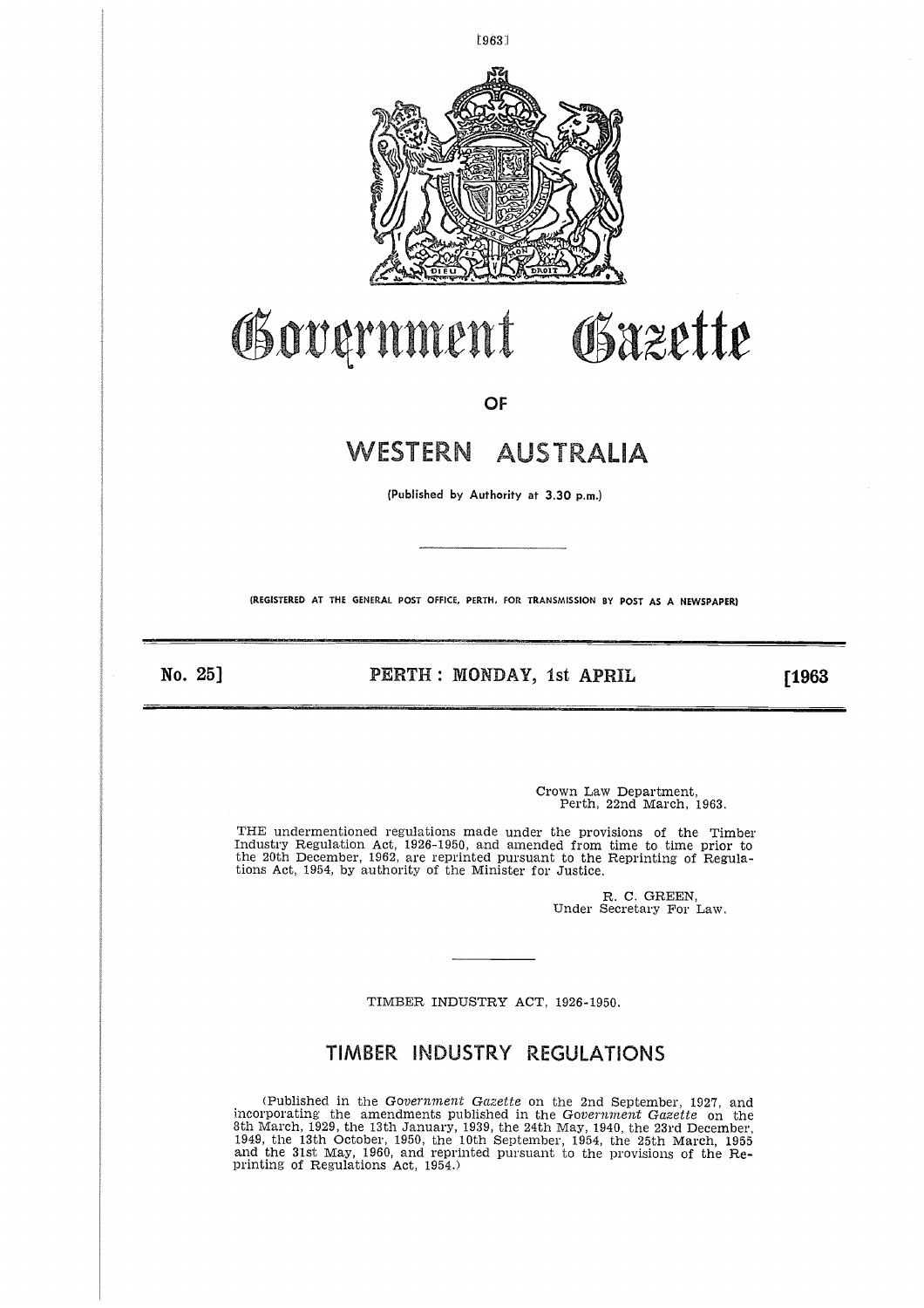Reprinted pursuant to the Reprinting of Regulations Act, 1954, by authority of the Minister dated 22nd March, 1963.

#### Timber Industry Regulation Act, 1926.

#### REGULATIONS.

Reg 1 amended by *G.G.* 13/1/39, p.32. These regulations may be cited as the Timber Industry Regulations, 1927-1938.

Reg. 2 amended by *G.G.* 13/1/39, p. 32.

2. These regulations are divided into Parts, as follows:

Part 1.—Districts.

Part 2.—Duties of Inspectors and Methods of Inspection.

Part 3.—Accidents and Requisitions.

Part 4.—Sanitation of Timber Holdings.

Part 5.—Mill Gearing, Machinery, and Plant.

Part 6.—Tram and Train Lines.

Part 7.—Election of Workmen's Inspectors.

Part 7A.—Registration of Sawmills.

Part 8.—Miscellaneous.

3. Section 2 of the Timber Industry Regulation Act, 1926, (in these regulations referred to as "the Act"), shall apply in the interpretation of the terms used in these regulations.

#### Part 1.—Districts.

4. The districts in which inspectors shall carry out their duties under this Act, and these regulations, shall be three in number, and the boundaries of such districts shall be as defined hereunder:—

#### District No. 1.

All that area which is bounded by lines commencing at Casuarina Point on the shores of the Indian Ocean, and proceeding in a general easterly direction to the northern point of Lake Ngartiminny; and thence in a general south-easterly direction to Point Walton on the shores of the Southern Ocean; thence following the shores of the Southern and Indian Oceans back to Casuarina Point.

#### District No. 2.

All that area which is bounded by lines commencing at a point on the shores of the Indian Ocean directly east of Trigg Island and proceeding in a general easterly direction to the north-eastern point of the railway station at York; thence in a southerly direction along the Great Southern railway to the south-eastern point of the railway station at Wagin; thence in a general westerly direction to the northern point of Lake Ngartiminny; and thence in a westerly direction to Point Casuarina and along the shores of the Indian Ocean back to the starting point.

#### District No. 3.

All the State of Western Australia except those areas contained in Districts Nos. 1 and 2 referred to above.

#### Part 2.—Duties of Inspectors and Methods of Inspection.

5. Every district inspector, in the performance of the duties of his office, shall exercise such powers as are by this Act and these regulations conferred upon him. Subject thereto he shall seek to avoid harassing the owner or management of any timber holding or to interfere unduly with the work or processes being carried on in any mill or on any holding.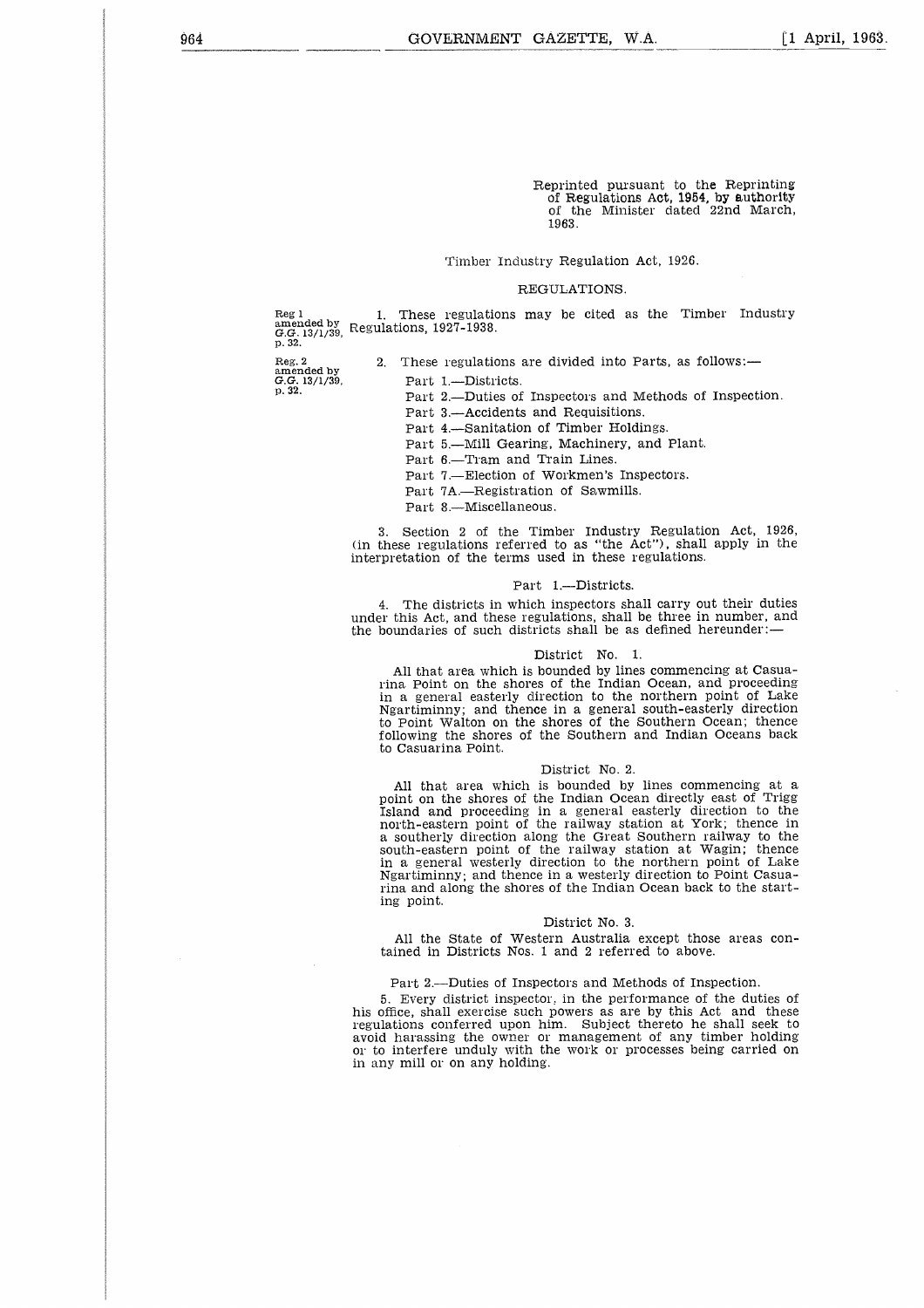6. Every inspector shall be under the direction and control of the controlling officer, and shall keep a diary in the form directed from time to time by the controlling officer, and shall report weekly in writing to that officer.

7. (a) Every district or special inspector shall, when making an inquiry or investigation under the powers conferred by section 9 of the Act, reduce to writing any questions which he may put to any person in connection with such inquiry or investigation and the answers made by such person or persons to such questions.

(b) Such questions and answers shall be read to the person or persons who have been questioned, who shall be requested to certify in writing to the correctness of such questions and answers.

8. Every written statement obtained by an inspector under the provisions of paragraph (f) of section 9 of the Act shall be written<br>on one side of the paper only, and each sheet of such statement shall be initialed by the person making such statement, and by the inspector to whom such statement is made.

9. Every district inspector shall report in detail to the controlling officer on every offence against the Act and regulations which comes to his knowledge in the exercise of his duties, and shall make a recommendation as to what, if any, action should, in his opinion, be taken in respect of such offence.

Reg. 10 amended by *G.G.* 8/3/29, P. 744.

10. It shall be the duty f every district inspector and work-men's inspector to inspect every mill, bush landing, and bush camp within their district as frequently as possible, and also on any special occasion to inspect any such mill, bush landing, or bush camp as and when specifically instructed to do so, and at all times to enforce the provisions of this Act and these regulations within their district.

11. Every workmen's inspector shall be under the direction of the district inspector for the district for which the said district in-spector has been appointed, and shall make all his reports to the district inspector, who shall in turn forward such reports to the controlling officer, together with such remarks thereon as he may deem necessary. The workmen's inspector shall also forward a copy of all his reports to the industrial unions having members concerned.

12. The record book to be kept at the mill, in accordance with section 11, shall be in the form of Form No. 1 in the Appendix to these regulations. Every entry made therein by an inspector shall be recorded in duplicate by the carbon process, and the duplicate copy detached and forwarded by the inspector to the controlling officer.

#### Part 3.—Accidents and Requisitions.

13. Every notice submitted in accordance with section 14 of the Act by the manager with respect to an accident shall be in the form of Form No. 2 in the Appendix to these regulations.

14. The requisition by a district inspector to be served on the owner, agent, or manager in respect of any timber holding, sawmill, yard, bush landing, or workshop to which the Act applies, shall be in the form of Form No. 3 in the Appendix to these regulations.

15. Every notice of appeal against the requisition of a district inspector shall be in the form of Form No. 4 in the Appendix to these regulations.

#### Part 4.—Sanitation of Timber Holdings.

16. All the following regulations contained in this Part of these regulations shall apply to the matters mentioned therein, save and except where the same are inconsistent with the provisions of the Health Act, 1911-1919, and the regulations made thereunder, or the by-laws of any local authority duly constituted thereunder.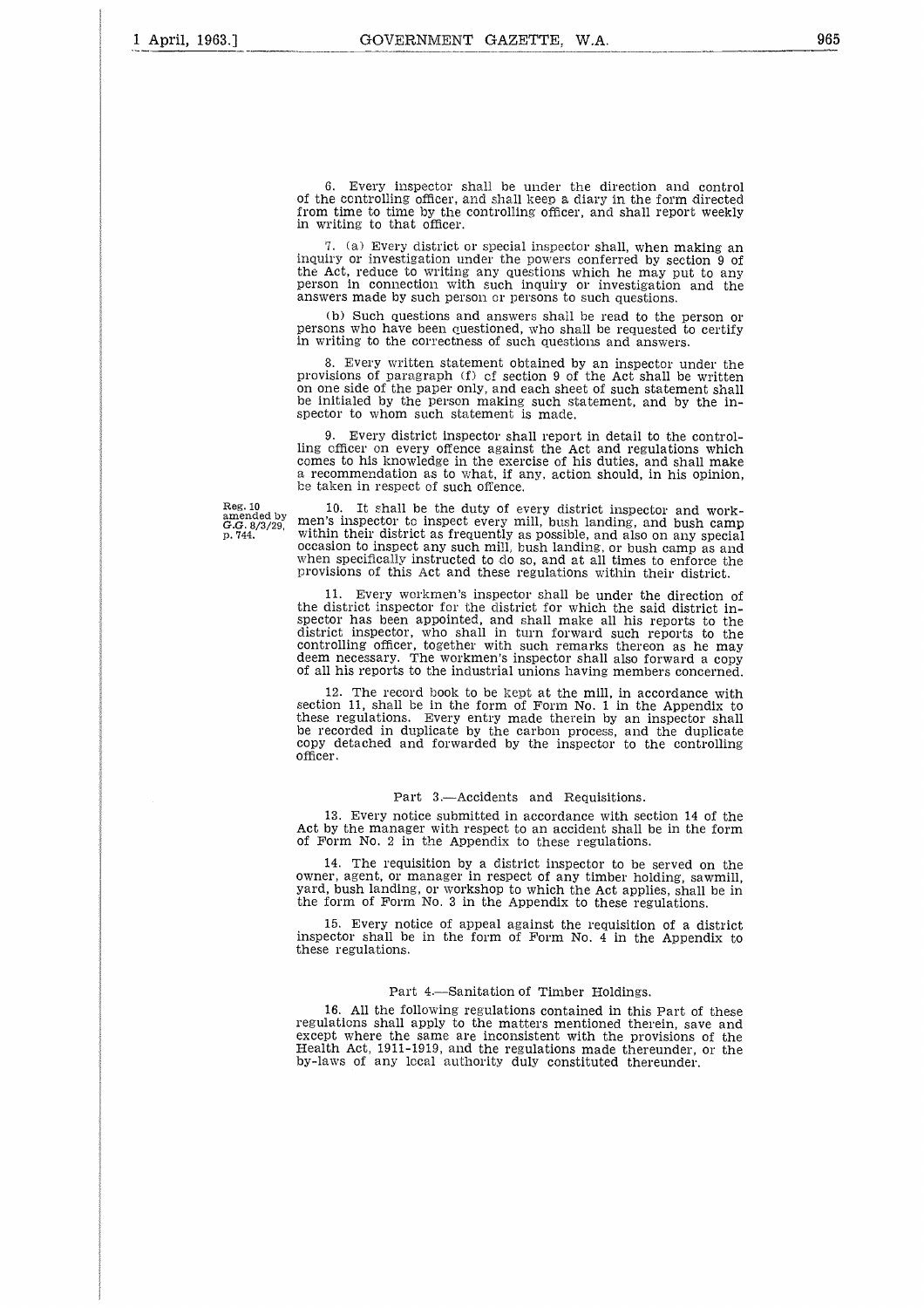#### Disposal of Nightsoil and Rubbish.

17. The owner, agent, or manager of any sawmill shall provide a method of disposal of nightsoil and rubbish from the mill, and from employers' houses occupied by employees, within such area as an inspector may direct.

- 18. The disposal of nightsoil shall be carried out as follows:
	- (a) On any mill site where there are ten houses or camps in addition to the mill, the sanitary service shall be the double pan system, and shall comply with the bylaws of the Department of Public Health. Where less than 10 houses or camps exist, the system may be the drop-pit system, and shall comply with the by-laws of the Department of Public Health. Where in the opinion of the district inspector it is impracticable to instal a double pan system at a mill site where more than 10 camps are located, he may approve of the drop-pit system, which shall comply with the by-laws of the Department of Public Health.
	- (b) The owner, agent, or manager of every saw-mill shall allocate an area of suitable ground for the disposal of nightsoil and rubbish. Such area shall be situated in such a position that no water supply shall be contaminated and that no nuisance shall arise therefrom.
	- (c) The owner, agent, or manager of every mill, or his servant, shall carry out the disposal of nightsoil and rubbish in such a manner as shall be devoid of danger or offence and in accordance with the by-laws of the<br>Department of Public Health, and shall at all times obey the directions given by an inspector.

19. The owner, agent, or manager of every sawmill area shall, before commencing the construction of any mill or houses thereon, remove all timber, scrub, and undergrowth and take such precautions for the prevention of fouling thereof as may be directed by an inspector.

#### Sanitary Conveniences at Dwellings.

20. (a) The owner f every house on the mill site of any timber holding shall provide such house with a sanitary convenience, which shall in all respects comply with the by-laws of the Department of Public Health, and such owner shall obey the instructions of an inspector when requiring compliance with the said by-laws.

(b) The occupier of any house shall cause to be provided in each sanitary convenience a supply of approved deodorant, and shall cause the contents of every sanitary pan to be properly covered by such deodorant.

#### Sanitary Conveniences at Mill..

21. (a) The owner, agent, or manager of every mill shall provide such privy and urinal accommodation for the use of workers as may be deemed necessary by an inspector, such conveniences shall be in the proportion of not less than one privy to each twenty (20) men employed, and the urinal accommodation shall be not less than two feet length of trough for each 20 men or part thereof.

(b) The whole of the structures shall comply with the by-laws of the Department of Public Health, and every owner, agent, or manager shall obey the instructions of an inspector when requiring compliance with the said by-laws.

(c) The owner, agent, or manager of every sawmill shall cause to be provided in each sanitary convenience an adequate supply of an approved deodorant.

(d) The owner, agent, or manager of every sawmill shall cause the sanitary conveniences to be maintained in a cleanly condition and in accordance with the by-laws of the Department of Public Health.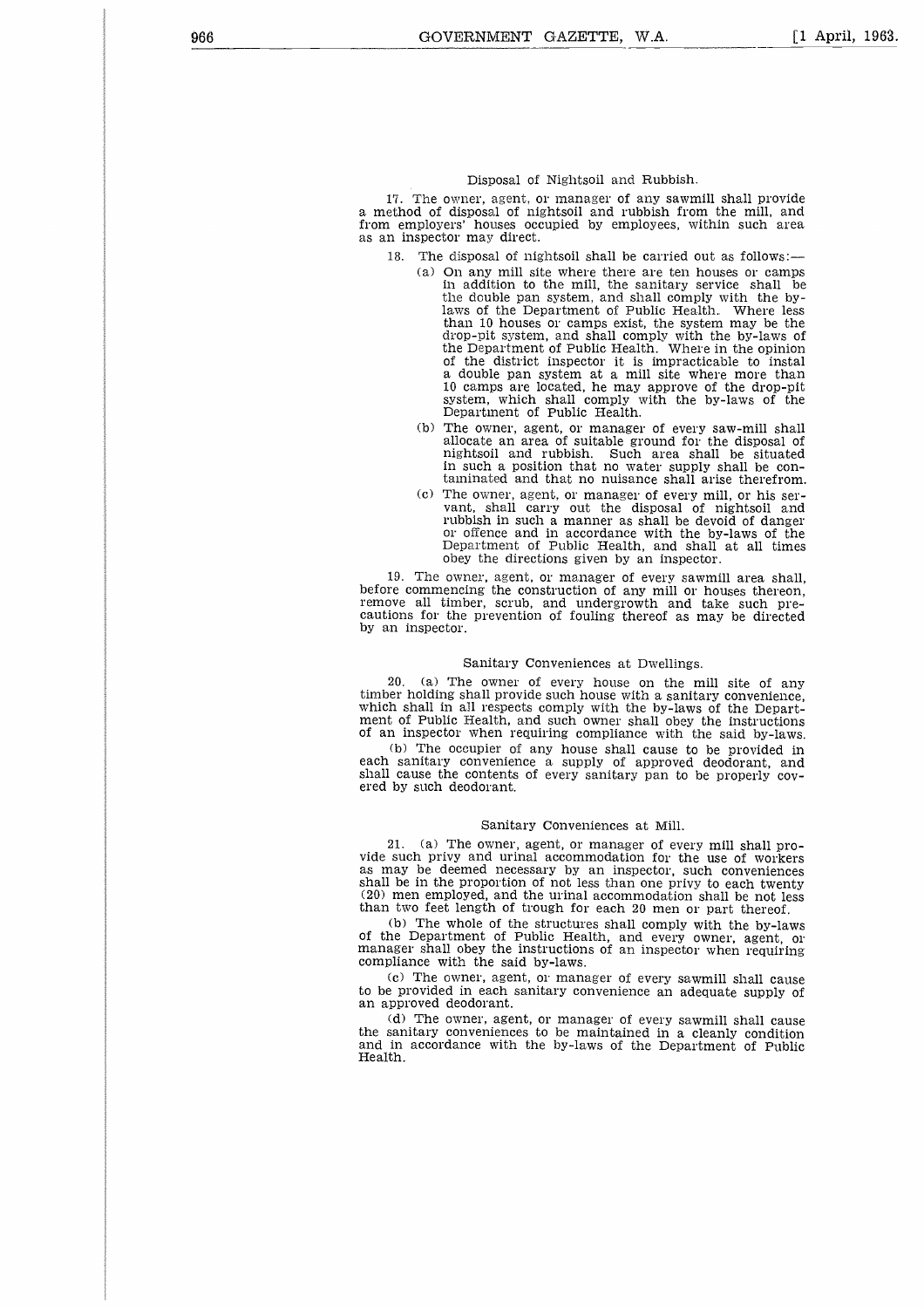#### Mill Site Area.

22. (a) The owner of any mill site shall cause the area whereon it is intended to build any mill or houses to be cleared of all timber and scrub, and such area shall be properly laid out with streets and right-of-ways.

(b) The owner, agent, or manager of any mill site shall cause proper stormwater drains to be constructed in such place and in such a manner as an inspector may direct.

(c) The owner, agent, or manager of any mill site shall, when required by an inspector, fill in or drain all pools, stagnant waterholes, and swamps in such a manner as may be directed.

#### Stables.

23. The owner, agent, or manager of any timber holding shall provide that

- (1) (a) no stables shall be within 200 feet of any dwelling; (b) no manure shall be permitted to accumulate in or about any horse stables on any timber holding;
	- (c) the stables shall be kept in a cleanly condition, properly fenced, drained, and provided with a proper water supply;
- (2) all stables or horse-yards shall be so situated that the natural drainage therefrom shall be away from any houses or camps and from the source of water supply for such houses or camps.

#### Bush Camps.

24. Bush camps shall be placed on areas free from swamp or other unhealthy conditions, to the satisfaction f an inspector.

The owner, agent, or manager of every timber holding shall at every bush camp cause

- (a) an efficient method of disposal of nightsoil, urine, and rubbish to be provided to the satisfaction of an inspec-tor and in accordance with the Department of Public Health by-laws;
- (b) every area whereon it is proposed to erect camps, to be cleared of scrub and undergrowth;
- (c) the houses provided for the accommodation of workers to be so constructed as to provide efficient protection from weather and afford a reasonable degree of comfort, to the satisfaction of a district inspector.

#### Sanitary Conveniences at Bush Camps.

25A. The owner, agent, or manager of every timber holding shall provide at every bush camp on such holding, for the use of persons resident or camped thereat such privy accommodation as may be deemed necessary by an inspector. There shall be at least one convenience for the exclusive use of persons resident in each married man's dwelling or camp, and at least one privy for every twenty (20) or portion of twenty single men resident at such camp.

The whole of the structures shall comply with the by-laws of the Department of Public Health, and every owner, agent, or manager shall obey the instructions of an inspector when requiring compliance with the said by-laws.

25B. The owner, agent, or manager of every bush camp shall cause to be provided in each sanitary convenience an adequate supply of an approved deodorant, and shall cause the sanitary conveniences to be maintained in a cleanly condition and in accordance with the by-laws of the Department of Public Health.

#### Water Supply.

26. (a) The owner, agent, or manager of any sawmill shall provide an adequate safe supply of potable water for consumption by persons employed on the timber holding, and such water supply

Reg. 25A added by G.G. 8/3/29, p. 744.

Reg. 25B added by *G.G.* 8/3/29, p. 745.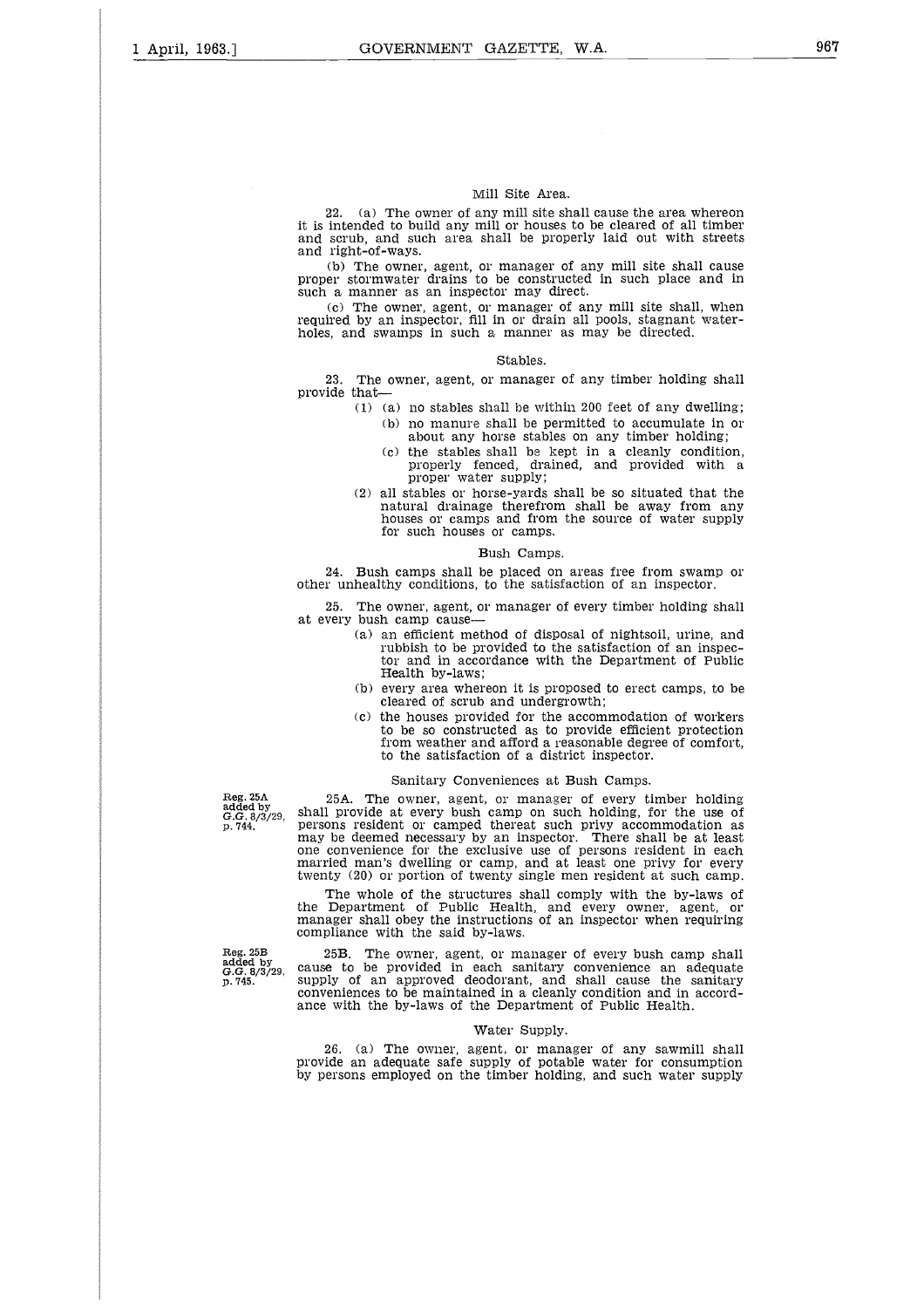shall be obtained from a source which shall be properly protected from contamination, and such owner, agent, or manager shall take all such precautions against pollution as may be directed by a district inspector.

(b) The owner, agent, or manager shall, whenever directed by district inspector, reticulate a water supply to such point or points on the mill area as may be deemed necessary.

For the purpose of this regulation "mill area" shall mean the area on which a sawmill and houses or camps provided by the owner for the accommodation of employees who are employed in or about the mill are erected.

(c) The owner, agent, or manager of any timber holding shall cause every camp to be provided with a good and sufficient supply of potable water.

(d) Whenever it is necessary to convey water to temporary camps upon any timber holding the owner, agent, or manager shall provide

(1) that proper tanks shall be placed in convenient positions;

- (2) that all water tanks shall have a proper cover, which shall be kept securely fastened;
- (3) that the only means of obtaining water from the tank shall be by means of a tap;
- (4) that all tanks used for the conveyance of or holding water shall at all times be kept in a thoroughly clean condition.

(e) Any person doing any act whereby any water supply is fouled, dirtied, contaminated, spoiled, rendered unpalatable, or so wasted as to cause a shortage or inconvenience, or damages any receptacles, shall be guilty of an offence against these regulations.

#### Boarding-houses.

27. (a) The owner, agent, or manager of every timber holding, and all keepers of boarding-houses thereon, shall be responsible for the maintenance of such places at all times in a clean and sanitary condition and in structurally good condition, and, as far as practicable, fly-proof.

(b) The occupier of any boarding-house shall provide for the disposal of waste water in such a manner as to be effective and free from nuisance.

(c) The occupier of any boarding-house shall make proper and adequate provision for the storage of food and utensils in safes which are rendered fly-proof by a metallic gauze covering.

(d) No swine shall be kept within 200 feet of any boardinghouse.

#### Dust.

28. The owner, agent, or manager of any mill where timber is handled or prepared in such a manner as to cause dust shall take such measures to prevent or reduce such dust as shall be directed by a district inspector.

#### Processing.

29. The owner, agent, or manager of any mill where timber is processed shall at all times enforce all precautions against injury or danger to the health of the workers as may be directed by a medical officer of the Department of Public Health.

For the purpose of this regulation the term "processed" shall mean powellised, and shall include any process of treating timber by means of poisonous substances in order to preserve it.

#### General.

- 30. Every person who-
	- (a) commits any nuisance within the meaning of the Health Act, 1911-1919;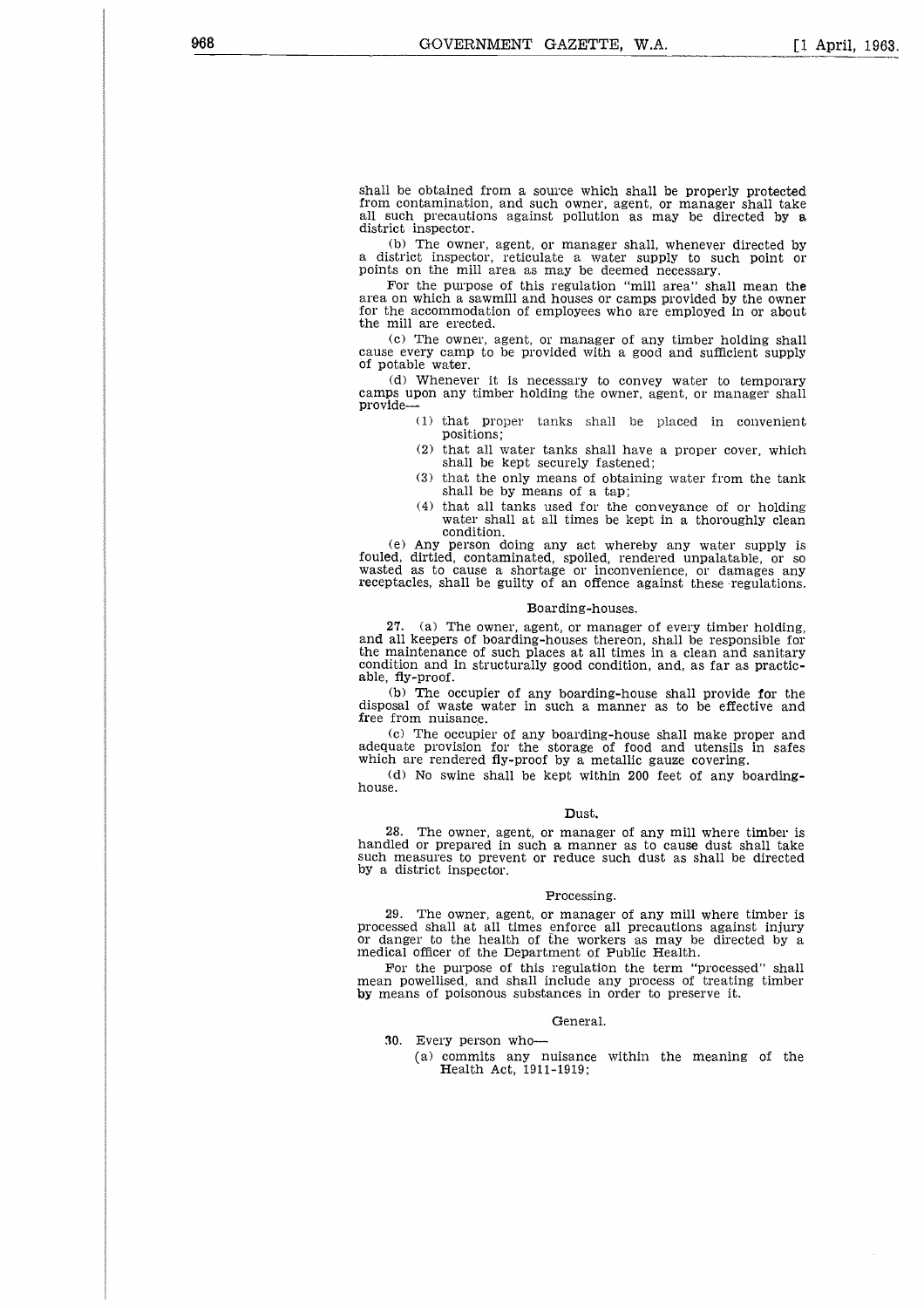- (b) damages any sanitary convenience or so misuses such as to cause insanitary conditions to arise;
- (c) neglects to keep the house or camp or premises occupied by him in a cleanly condition;
- (d) neglects to carry out the instructions of an inspector, or fails to comply with any requisition in writing;
- (e) does any act or thing whereby the health of any person on any timber holding is endangered;

shall be guilty of an offence against these regulations; provided that no proceedings shall be taken against any person in respect of an offence under this regulation, if the same is also an offence under the Health Act, 1911-1919, or regulations thereunder, or the by-laws of a local authority constituted thereunder, and such person has already been convicted of such offence under the said Act, regulations, or by-laws.

#### Appeal.

31. (a) Any person aggrieved by an order or decision of an inspector relative to this Part of the regulations may, within four-<br>teen (14) days after receiving notice of such order or decision, appeal against such order or decision to the Commissioner of Public Health.

(b) Every such appellant shall state in writing to the Commissioner of Public Health his reasons why such order or decision should be varied or revoked, and a copy of such appeal shall be forwarded by the appellant to the controlling officer.

(c) The Commissioner of Public Health may, after inquiry, uphold, revoke, vary, or alter the order or decision of the inspector<br>and the decision of the Commissioner of Public Health shall be conclusive and binding on all parties.

#### Part 5.—Mill Gearing, Machinery, and Plant.

#### Shafting, Belts, Ropes, and Driving Gear.

32. Every portion of a revolving shaft used in transmitting power machinery in a sawmill or workshop which in the opinion of the district inspector is dangerous shall be efficiently guarded to his satisfaction.

33. Every belt or rope used for transmitting power, and which in the opinion of the inspector is in such a position as to be a danger to workmen, shall be so guarded as to prevent any person from coming in contact with it whilst it is in motion.

34. No such belt or rope when not transmitting power shall be allowed to rest on any revolving shaft.

35. No such belt or rope shall be joined or mended while the machinery is in motion, unless such belt or rope is suspended on a suitable and efficient support during the whole of the time occupied in such joining or mending.

36. No such belt or rope shall be placed by hand on any revolving pulley in the power transmission line unless the engine is slowed down to its minimum speed. Nothing in this regulation shall prevent belts running on stepped or cone pulleys from being shifted by hand at any time.

37. Efficient guards shall be provided to cover all cogs, gear wheels, pinions and friction clutches so as to prevent bodily injury to any person employed in the vicinity thereof. Such guards shall at all times be kept in position and shall not be removed except by a person appointed to do so by the owner, agent. or manager.

At every saw-bench and machine which is not fitted with an independent control there shall be provided an efficient signal to enable direct communication with the engine-driver to be made.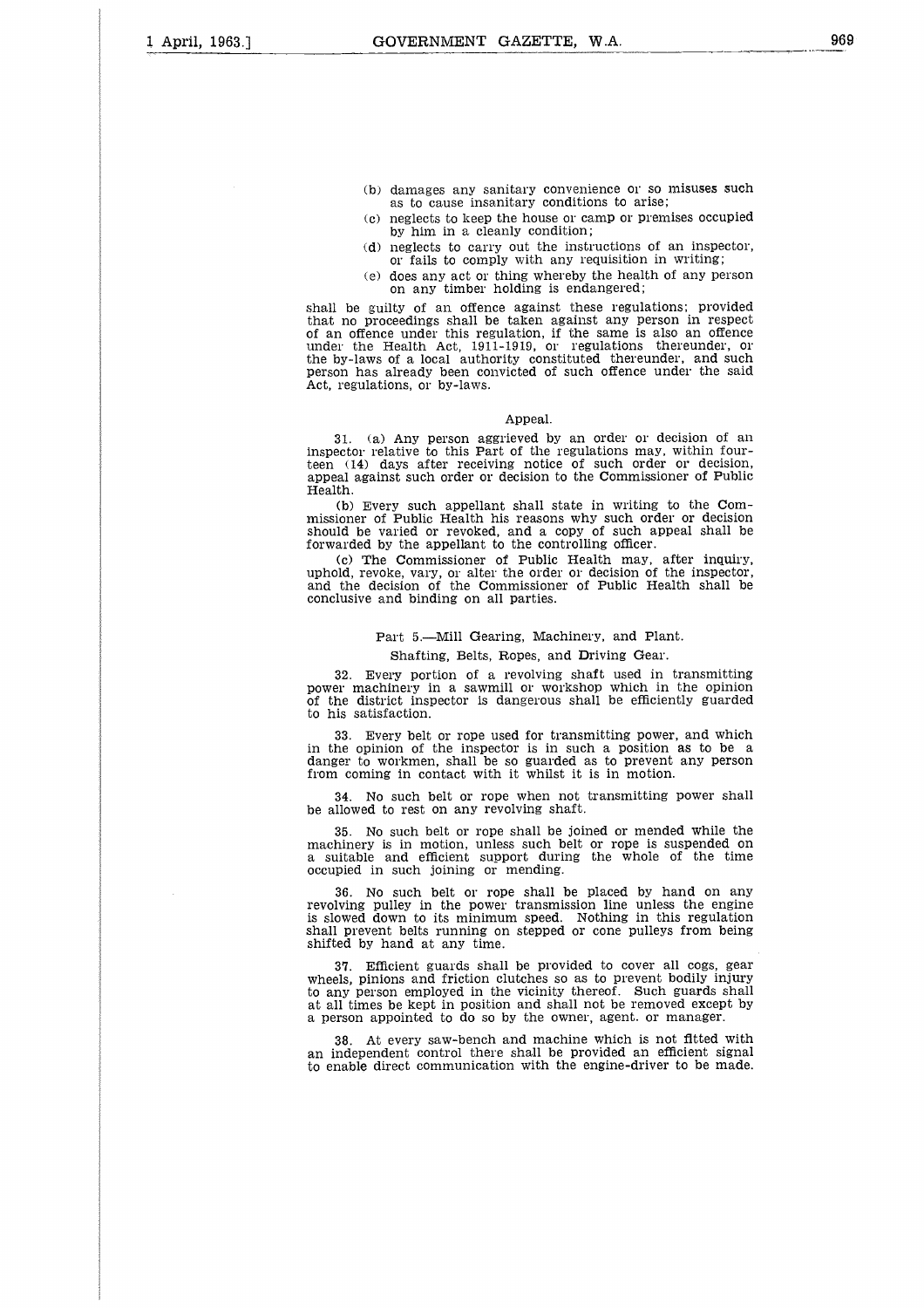#### Floors and Bench Tracks.

39. All floors in the mill shall be kept in good order and repair and shall be free from protruding nails, splinters, dangerous holes, unevenness and loose boards.

#### Plant Lay-out.

40. Machines shall be so located that there shall be sufficient space for each operator to handle material with safety and with the least possible interference from other workmen or machines.

41. Machines shall be so placed as to render it unnecessary for the operator and assistants to stand in or near a passage-way used by other workmen.

42. Every machine in a mill or workshop shall be firmly secured to a substantial floor or foundation to the satisfaction of the district inspector.

43. Every machine in a mill or workshop shall be efficiently lighted and provided with the maximum natural light available. No machine shall be placed in such a position as to render the continuous use of artificial light necessary.

44. Every planing, shaping, thicknessing, or other machine working on dry timbers shall, if required by a district inspector, be fitted with fans or other efficient appliances to carry off and render harmless dust or other impurities generated.

#### Circular Saws.

Reg. 45 amended by *G.G.* 8/3/29, p. 744 and *G.G.* 31/5/60, pp. 1497-8.

45. All circular saws (except those known as No. 1 bench saws and saws which move towards the timber and twin circular saws) shall be guarded at the back and lower portion to the satisfaction f the district inspector, and so as to, as far as possible, prevent accidental contact with the saw when in motion. The guards must conform to the following conditions:

- (a) All guards shall be readily adjustable to the different sized saws used in the bench and shall conform to the fish tail type, with the exception of guards behind large No. 2 benches, which may be of the vertical type, subject to the satisfaction of the district inspector.
- (b) The back guard shall at all times cover the back of the saw to a height of not less than two-thirds of the height of the saw above the bench, and be not more than five-eighths of an inch distant from the saw teeth to the full extent of the height of the guard above the bench.
- (c) The portion of the saw beneath the bench shall (if not completely enclosed in a dust-collecting box) be enclosed by means of boards or sheet iron, the enclos-ure must extend at least two inches below the saw teeth, and the opening therein through which the sawdust passes shall not exceed six inches in width.
- (d) Guards shall be kept in an efficient state, securely fixed, and may only be removed when the nature of the work renders their use impracticable.

#### Pendulum or Swinging Crosscut Saws.

Reg. 46 amended by *G.G.* 8/3/29, p. 744. guarded as follows: All pendulum or swinging crosscut saws (dockers) shall be

- (a) The teeth above the centre line shall be covered with a guard to the satisfaction of the district inspector:
- (b) The back of the saw shall be completely enclosed;
- (c) A limit chain or other effective device shall be provided to prevent the saw from swinging too far in either direction.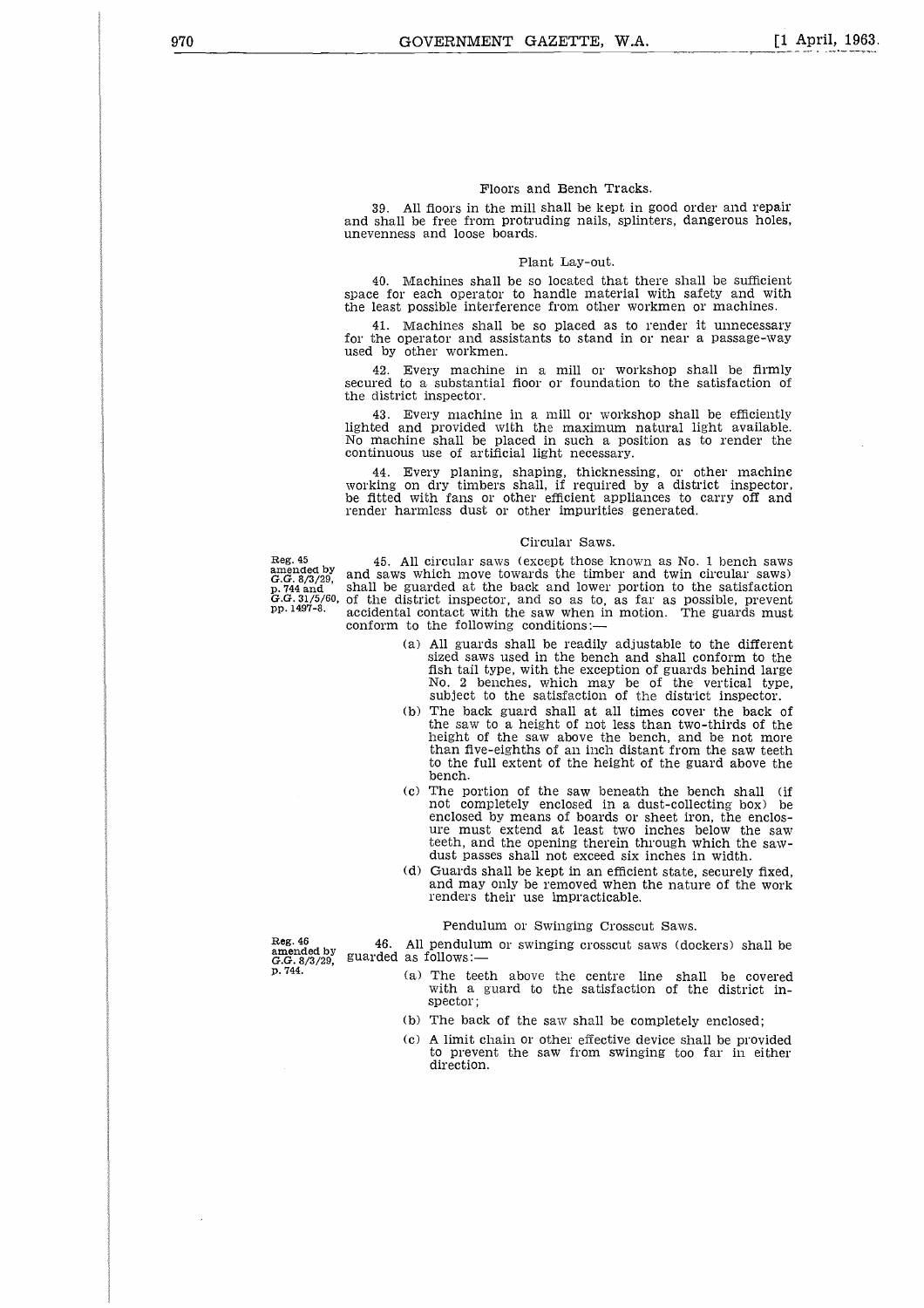47. Every pendulum or swinging saw shall be provided with an effective device to return the saw automatically to the back of the table or rollers when released at any point of travel; such device shall not depend for its proper functioning upon any rope, cord, or spring. Where a chain is used it shall be firmly fixed to a shackle, eye-bolt, or solid link to the satisfaction of the district inspector, and shall be maintained in good order and condition. If a counterweight is used it shall be firmly fixed to the frame of the saw and one of the following or equivalent means shall be used to prevent its dropping:

- (a) It shall be bolted to the bar by means of a bolt passing through both bar and counterweight;
- (b) A bolt shall be put through the extreme end of the bar.

#### Inspection and Maintenance.

48. All woodworking machinery in any sawmill shall, as far as is practicable, be inspected at least once in every month.

49. Cracked circular saws which in the opinion of the inspector are dangerous shall not be used under any circumstances.

50. The practice of drilling a hole at the end of a crack is prohibited.

51. Efficient guards shall be installed and their use enforced wherever possible. If special operations require the removal of a guard it shall be replaced immediately upon the completion of the special operation which required its removal.

52. No employee shall be permitted to remove a guard from any machine in a sawmill, or to operate a machine which is unguarded, except with the consent of the manager.

53. The manager shall not permit a machine which is required to be guarded to be worked without the guard, or require the guard to be removed, or work, which renders the guard inoperative, to be performed on the machine unless the work is of such a character as to render the removal of the guard necessary.

54. All machinery not otherwise provided for in these regulations shall be guarded in accordance with the requirements of the<br>Inspection of Machinery Act, 1921.

#### Part 6.—Tram and Train Lines.

55. Every train or train line shall be properly and faithfully constructed, having regard to the requirements of the industry.

56. The owner, agent, or manager shall be responsible for the proper construction and maintenance in good and safe order and condition of the tram and train way and every part thereof, including<br>its looplines, bridges, culverts, makeups, points, and crossings, and also of its rolling stock, including locomotives and trucks.

57. The use of "Irish Points" on all lines, except spur logging lines and mill yard lines, is prohibited.

58. The owner, agent, or manager shall be responsible for seeing that every truck, trolley, or locomotive used for the transport of forest produce on any tram or train line is

- (a) strongly and properly made and is provided with proper and efficient brake gear for regulating and controlling its speed and running power;
- (b) kept and maintained in good order and condition.

59. Except with the written authority of the district inspector, loaded trucks shall not be propelled by a locomotive on any bush line.

60. When loaded or unloaded trucks, which may impede or en-danger traffic, are left stationary on any part of the main line at night there shall be attached to such truck or trucks a suitable lighted lamp. Such lamp shall be of a type to be approved by the district inspector.

Reg. 59 amended by G.G. 8/3/29, p. 744.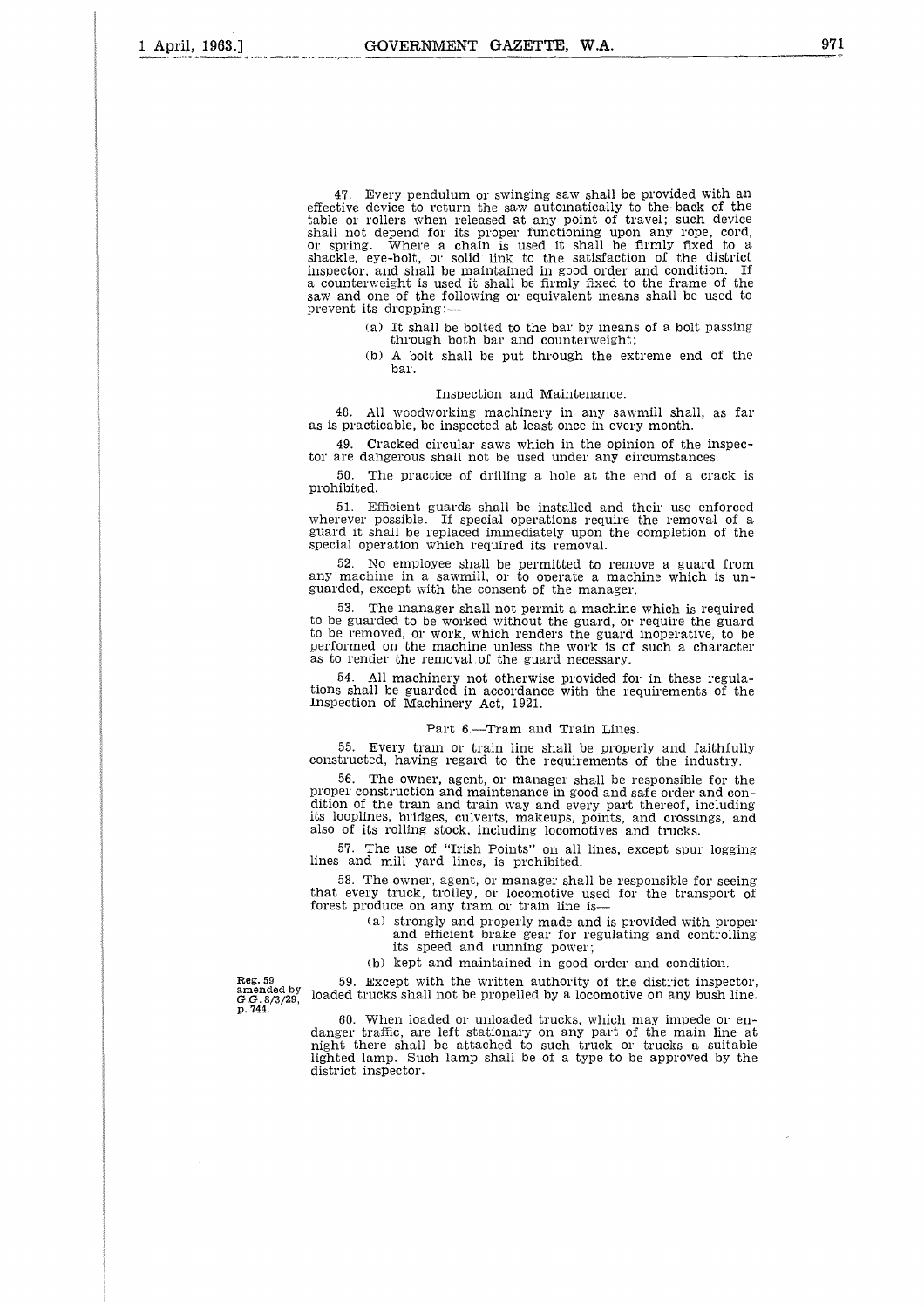61. All horses used for traction on the line shall be strictly limited to a walking pace.

62. The use or possession of intoxicating liquors by any locomotive driver, guard, horse-tender or other employee whilst engaged on duty on or in connection with the line, or whilst being transported over the line, is hereby prohibited.

63. No person who is under the influence of intoxicating liquor shall have charge or be allowed to remain in charge of horses or trucks or f any other means f transport on any line.

64. Where "coasting" or "rolling" is necessary on any line and hand brakes only are provided, sufficient brakes to take control of the load shall be applied before taking the grade.

65. Where the gradient of any line has a fall of more than 1 in 35 over a distance of half a mile or more and hand brakes only are provided, sufficient brakes to take control of the load shall be applied before taking the grade.

The owner, agent, or manager shall, when necessary, provide sufficient drains and culverts to carry off storm waters in order to prevent damage to the line by flooding.

#### Dangerous Trees on Bush Lines.

67. All trees in close proximity to train or tram lines, and which in the opinion of the district inspector are in danger of falling, and which in the event of falling would obstruct the line, shall be removed.

#### Part 7.-Election of Workmen's Inspectors.

68. The State Chief Electoral Officer, or when he is prevented from acting, his substitute appointed under the Electoral Act, 1907, shall be the returning officer at the election of any workmen's inspector under the Act, and shall be paid such fees as are provided for Parliamentary elections in the regulations under the Electoral Act.

69. Within twenty-one days of these regulations coming into force, and subject to a notification to that effect received from the controlling officer, and at least forty-two days prior to the lapse by effluxion of time of any appointments already made under these regulations, or within twenty-one days of any vacancies which may occur between the date of any appointment and the date of the lapse of such appointment by effiuxion of time or otherwise, the returning officer shall, by notice in the *Government Gazette,* and by advertisement in not less than two newspapers circulating in the several districts, invite nominations for the position or positions of workmen's inspector.

70. Each such notice and advertisement shall set out the day, date, and time—not later than the twenty-eighth day from the issue of the notice in the *Government* Gazette—appointed by the returning officer to be the day, date, and time fixed for the receipt of nominations of candidates.

Reg. 71<br>substituted<br>by *G.G.*<br>13/10/50,<br>pp. 2337-8.

71. The returning officer shall, subject to the publication in the *Government Gazette* and in two newspapers circulating in the several<br>districts of any notification of any vacancy or vacancies, apply forthwith to the persons hereinafter specified for lists of the full names and addresses of all persons, irrespective of age, bona *fide* employed in the timber industry as defined in the Act:

- (a) The secretary of the West Australian Timber Industry Industrial Union of Workers, South-West Land Division;
- (b) the secretary of the United Metropolitan Timber Yards,<br>Sawmills and Woodworkers' Employees Union of and Woodworkers' Employees Union of Workers;
- (c) the secretary of the South-West District Council of the Australian Labour Party;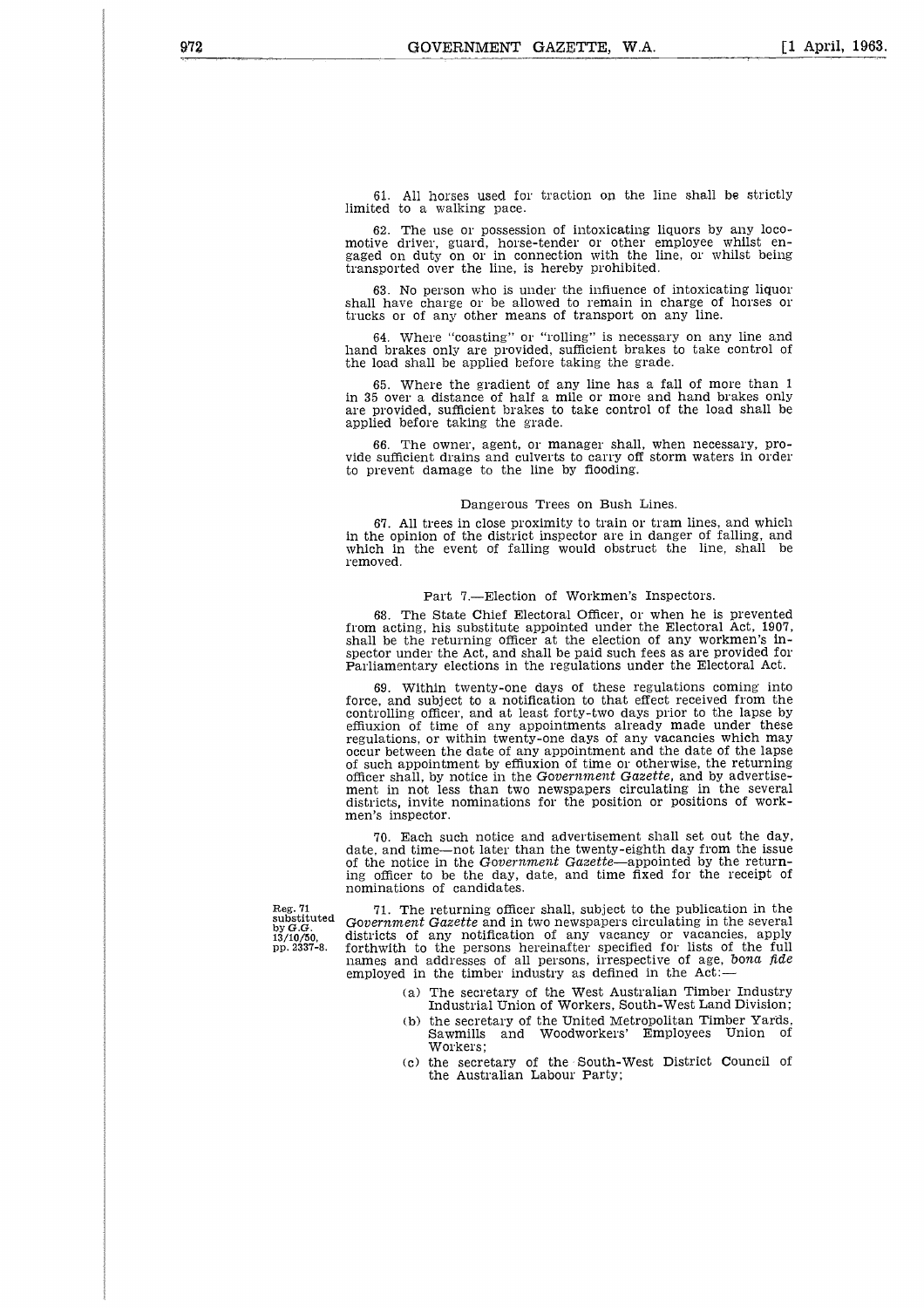- (d) the Conservator of Forests of Western Australia; and
- (e) the secretary of any company or corporation and any firm or person engaged as an employer in the timber industry in the district,

and such lists shall be alphabetically arranged in order of surnames and other names, and shall together form the Voters' Roll for the purposes of section 5 (c) of the Act; provided that a person who is not a natural born or naturalised subject of the King shall be disqualified from voting at any such election.

72. Every nomination shall be made in writing, in the form of Form No. 5 in the Appendix to the regulations, addressed to the returning officer and signed by at least six persons employed in the timber industry in the district, and shall contain the written consent of the candidate to act if elected and appointed, and shall be delivered to the returning officer so as to reach him before noon on nomination day. The nomination paper shall be accompanied by testimonials or other evidence which the candidate may desire to submit in support of his eligibility and in compliance with the provisions of section 5 (c) of the Act, and by a statutory declaration signed by himself under the Evidence Act, 1906, declaring his name in full, occupation, place of residence, age, place and date of birth, nationality, the nature and extent of his experience in the timber industry, and that he is in good health and physically fit for the work of the position for which he is a candidate. No person who is not a natural born or naturalised British subject shall be eligible for nomination.

73. All nominations received shall be transmitted forthwith through the controlling officer to the Minister, who may require fur-ther information about any candidate and proof of any of the facts contained in the declaration accompanying his application, includ-ing a medical certificate f health and physical fitness, and a statutory declaration from not less than two respectable persons that they are well acquainted with the candidate and know him to be of sober habits and good character. The Minister may disapprove f any candidate at his discretion, and the nomination of such candidate shall thereupon become void.

74. If the nominations received do not exceed in number the positions vacant, and such nominations are approved by the Minister, the candidates so nominated and approved may be appointed by the Minister without further election, or the Minister may direct the returning officer to call for fresh nominations.

75. If more than one nomination is received for any vacancy the returning officer shall forthwith

- (a) cause the full names and addresses of the approved candidates to be published in the next issue of the Government *Gazette* and in two newspapers circulating in the districts, and also notices thereof to be posted up in at least twenty conspicuous places throughout the districts;
- (b) appoint and publish in all such notices and advertisements the day, date, and time fixed by the returning officer for the close of the poll, which date shall not be later than twenty-eight clear days from the date f the issue of the notice in the *Government Gazette* referred to in paragraph (a) of this clause; and
- (c) advise the controlling officer, the secretary of the West Australian Timber Industry Industrial Union of Workers South-West Land Division, the secretary of the United Metropolitan Timber Yard Sawmills and Woodworkers' Employees Union of Workers, the secret-ary of the South-West District Council of the Australian Labour Party, the Conservator of Forests, and

Reg. 75 amended by G.G. 8/3/29, p. 744 and *G.G.* 13/10/50, p. 2338.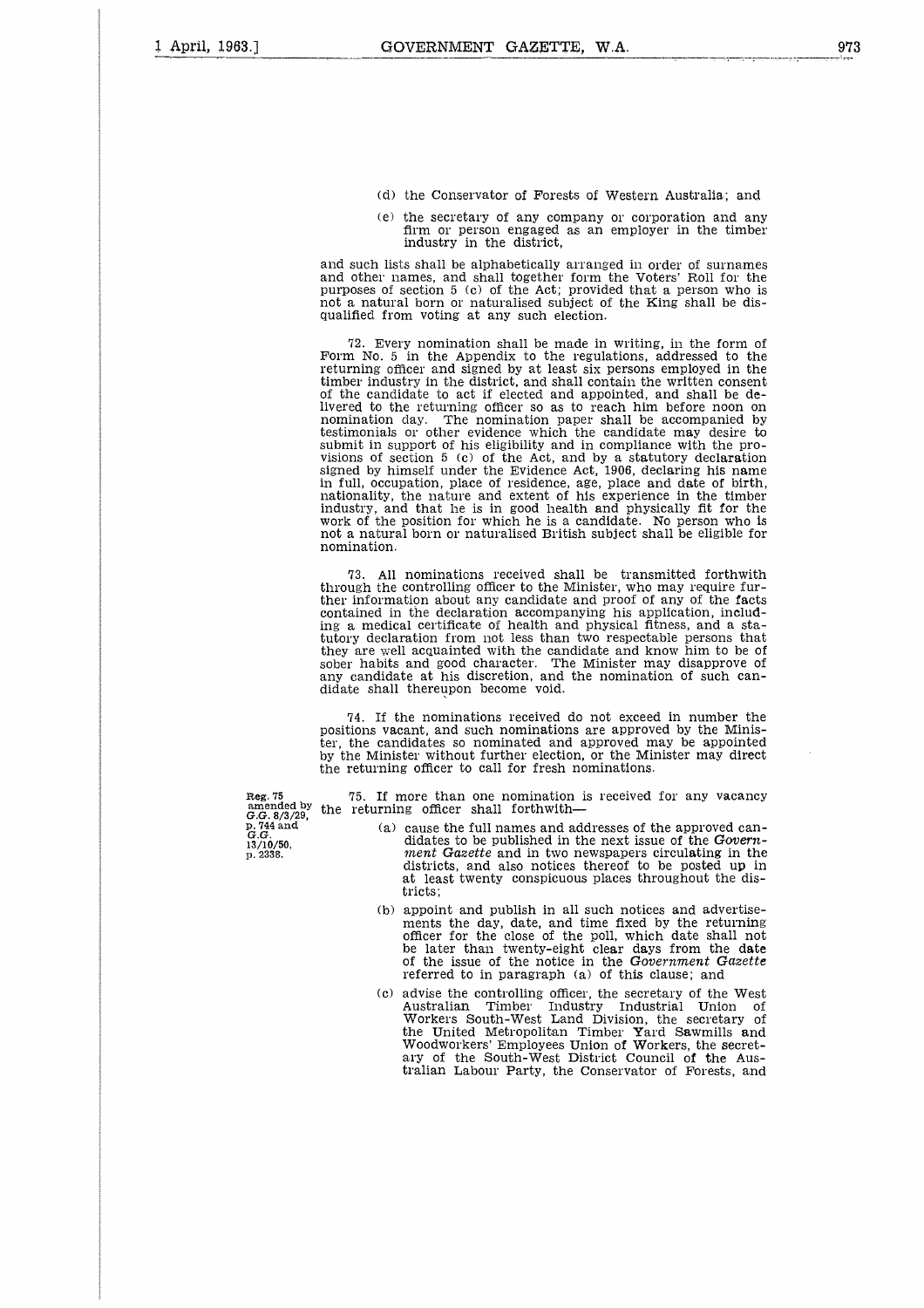the secretary of any company or corporation or firm or other person engaged in the timber industry of the day, date, and time so fixed.

Reg. 76 amended by *G.G.* 8/3/29, p. 744.

76. In the event of an election being necessary the Voters' Roll shall be prepared, printed, and issued not later than fourteen clear days subsequent to the date fixed for the receipt of nomina-tions, and shall be available for inspection during office hours, at the office of the returning officer, by any person claiming the right to vote, and if any voter wishes to make any objection to any name or names appearing on such roll, or omitted therefrom, particulars of such objection must be communicated in writing to the returning officer, whose decision shall be final.

As soon as practicable after the nominations have been approved by the Minister and declared, the returning officer shall cause to be printed ballot papers and counterfoils, in the form of Forms Nos. 6 and 7 respectively, in the Appendix to these regulations, showing the full names and addresses of all duly-nominated candidates, and a copy of such ballot paper and counterfoil and an addressed envelope for return shall be forwarded to every person whose name appears on the voters' list.

78. Any person voting who is not entitled to vote, or voting more than once at the same election, shall be guilty of a breach of these regulations, and shall be liable to a penalty of not exceeding ten pounds for each such offence.

79. Only those ballot papers received by the returning officer prior to the close of the poll shall be admitted to the count.

80. The method of marking the ballot papers shall be on the optional preferential system, as follows:

- $(a)$  In the case of the election of one workmen's inspector, the voter shall mark his vote on the ballot paper by placing the numeral "1" opposite the name of the candidate for whom he votes as his first preference, and he may, if he so desires, give contingent votes for the remaining candidates, or any of them, by placing numerals 2, 3, 4, and so on, opposite their names.
- $(b)$  In the case of the election of two workmen's inspectors, the voter shall mark his vote on the ballot paper by placing the numerals "1" and "2" opposite the names of the candidates for whom he votes as his first and second preferences, and he may, if he so desires, give contingent votes for the remaining candidates, or any of them, by placing numerals 3, 4, 5, and so on, opposite their names.

81. When the voter has marked the ballot paper he shall enclose and seal the same in the envelope sent to him for the purpose, and sign the counterfoil with his name in full, and shall then forward such counterfoil and the sealed ballot paper in another envelope to the returning officer.

82. Each candidate may be present at the count of votes, and may have the assistance of one scrutineer appointed by himself to be present thereat.

83. The counting of votes shall be on the preferential system as employed in election for the State Parliament so far as it is applicable; provided that a ballot paper shall not be informal if it be marked in accordance with paragraphs (a) and (b) of regulation 80 of these regulations.

84. When the votes have been counted the returning officer shall publicly announce the result and post it in writing in a conspicuous place, and shall report it forthwith to the Minister, through the controlling officer.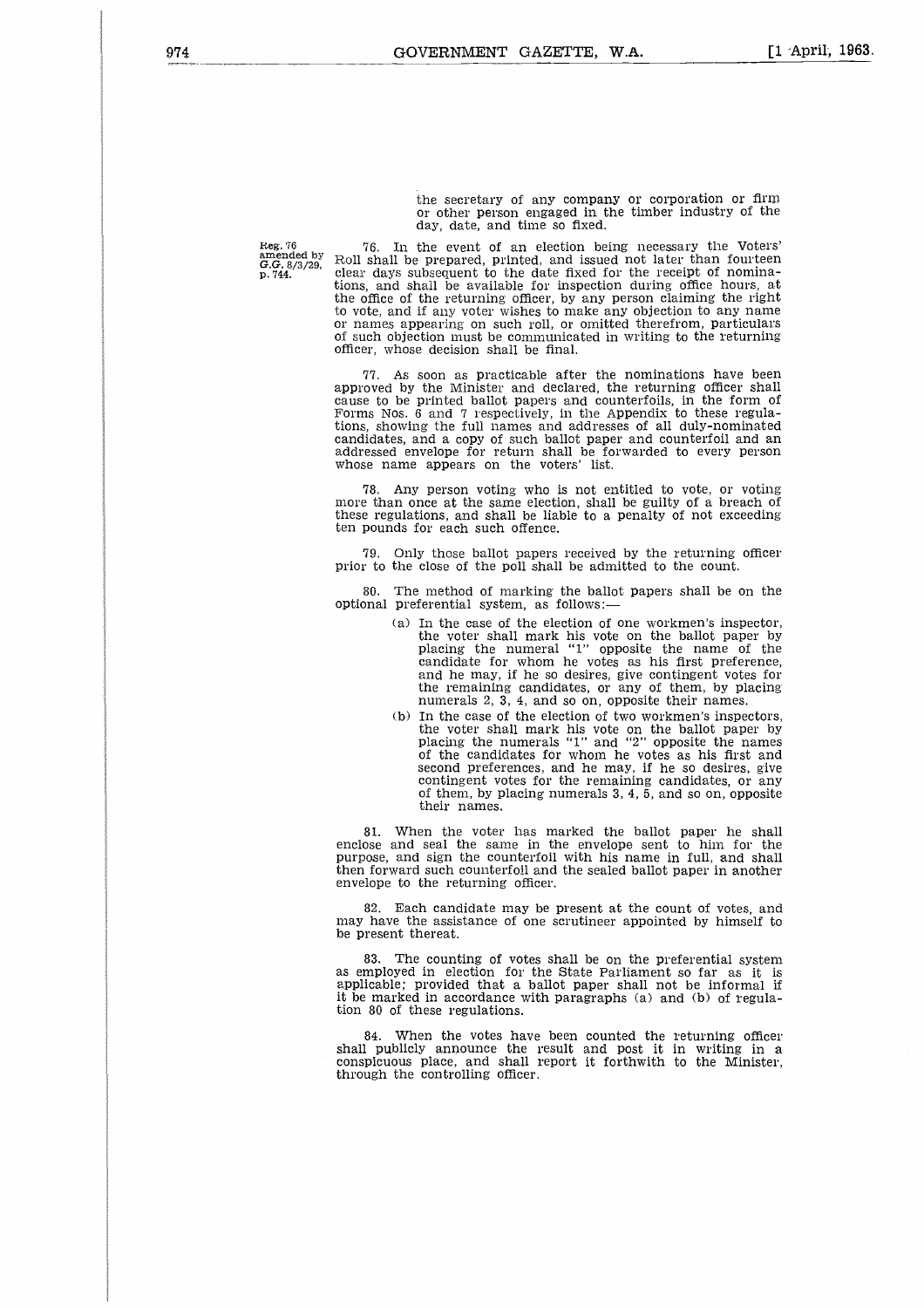85. In all matters not herein provided for, the provisions of the Electoral Act, 1907 (as amended), and the regulations thereunder, shall, so far as they are applicable, apply to the election of persons for appointment as workmen's inspectors under the Act. 85. In all matters not herein provided for, the Electoral Act, 1907 (as amended), and the redunder, shall, so far as they are applicable, apply the persons for appointment as workmen's inspectors up and  $4.64$  CH, 13/1/39

Part 7A *G.G.* 13/1/39,

Part 7A—Registration of Sawmills.

pp. 32-33. 85A. Application for registration of a sawmill pursuant to reg. 85A. section 12A of the Act shall be made to the controlling officer and added by  $G. G. 13/1/39$ , to these regulations.  $G. G. 32.32$ . 85. In all matters not herein provided for, the provisions of<br>the Electoral Act, 1907 (as amended), and the regulations there-<br>under, shall, so far as they are applicable, apply to the election of<br>persons for appointment a the Electoral Act, 1907 (as amended), and the regulations there-<br>
under, shall, so far as they are applicable, apply to the election of<br>
persons for appointment as workmen's inspectors under the Act.<br>
Part 7A<br>
Reg. 353. 85

added by<br>*G.G.* 13/1/39. required by the controlling officer, submit with his application a<br>p. 33. plan or plans showing in detail the layout of benches, skids machinery, and other plant under the roof of the saw mill and within forty feet of the sawmill. Reg. 85C. (1) Upon receipt of the application relationships and the state of the appendix of the appendix of the appendix of the appendix of the appendix of the sergentions.<br>
The state of the appendix of the sergentions o

Reg. 85C<br>added by<br>G.G. 13/1/39,<br>p. 33. *G.G.* 13/1/39, if required so to do by the controlling officer, inspect and examine aded by<br>
and the sammll be in writing, in accordance with Form No. 8 in the Appendix<br>  $P_{\text{G-G.}}(3,1)/39$ , to these regulations.<br>
Reg. 85B. An applicant for registration of a sawmill shall, if so<br>  $P_{\text{G-G.}}(3,1)/39$ , requi controlling officer whether or not the requirements of the Act and its amendments and these regulations have, except for registration of the sawmill, been complied with.

(2) If the controlling officer is of the opinion that any machine, plant, matter, thing or practice on or connected with the sawmill is dangerous or defective so as in his opinion to threaten or tend to bodily injury of any person, he shall withhold registration of the sawmill and cause measures, in accordance with the provisions f section 21 of the Act, to be taken in relation to the sawmill, and at the same time cause the applicant to be informed that registration of the sawmill will be withheld until the requisition made under the said section 21 of the Act has been complied with to the satisfaction of an inspector. (2) If the controlling officer is of the opinion that any machine,<br>plant, matter, thing or practice on or connected with the sawmill<br>is dangerous or defective so as in his opinion to threaten or<br>the sawmill and cause meas

85D. When the sawmill the subject of the application is found to be free from danger or defect as aforesaid, whether upon inspection by an inspector, or by the decision of the magistrate after the hearing of an objection to a requistion under section 21 of the Act,<br>the controlling officer shall register the sawmill by making an entr**y** in a register book, to be kept by him for the purpose of recording<br>the particulars relating to the sawmill, and shall issue to the<br>applicant a certificate of registration in accordance with Form No. 9 in the Appendix to these regulations. Reg. 85D 85D. When the sawmill the subject of the application is found added by<br>added by to be free from danger or defect as aforesaid, whether upon inspec-<br>tion by an inspector, or by the decision of the magistrate after effect 13/1/39, to be free from danger or defect as aforesaid, which<br>p. 33. tion by an inspector, or by the decision of the m<br>hearing of an objection to a requisition under sec-<br>the controlling officer shall register the s

reg. 85E 85E. (1) Registration of a sawmill shall have effect for the year added by  $G-G.13/1/39$ , ending the 31st day of December in which such registration is  $G.S.33$ . effected, but may be renewed from year to year.

(2) Every owner or occupier of a registered sawmill who desires to obtain a renewal of the registration of such sawmill shall, before the expiration of the then current registration, make application for such renewal to the controlling officer, in accordance with Form No. 10 in the Appendix to these regulations, and produce his current certificate of registration.

(3) Where a renewal of registration is granted, a record thereof shall be entered in the register book aforesaid, and a certificate of such renewal shall be issued to the applicant in the Form No. 9 in the Appendix to these regulations.

Reg. 85F added by G.G. 13/1/39, p. 33.

 $\alpha$ dded by  $G.G. 13/1/39$ , p. 33.

85F. The fees payable on the registration or on the renewal of registration of a sawmill shall be those set out in the table hereunder, and shall accompany the application for registration or for renewal of registration. Provided that, when application for the first registration of a sawmill is made after the 30th day of June in any year, the fee to be paid in respect of the unexpired portion of such year ending on the next ensuing 31st day f December shall be one-half of the appropriate fee set out in the table hereunder.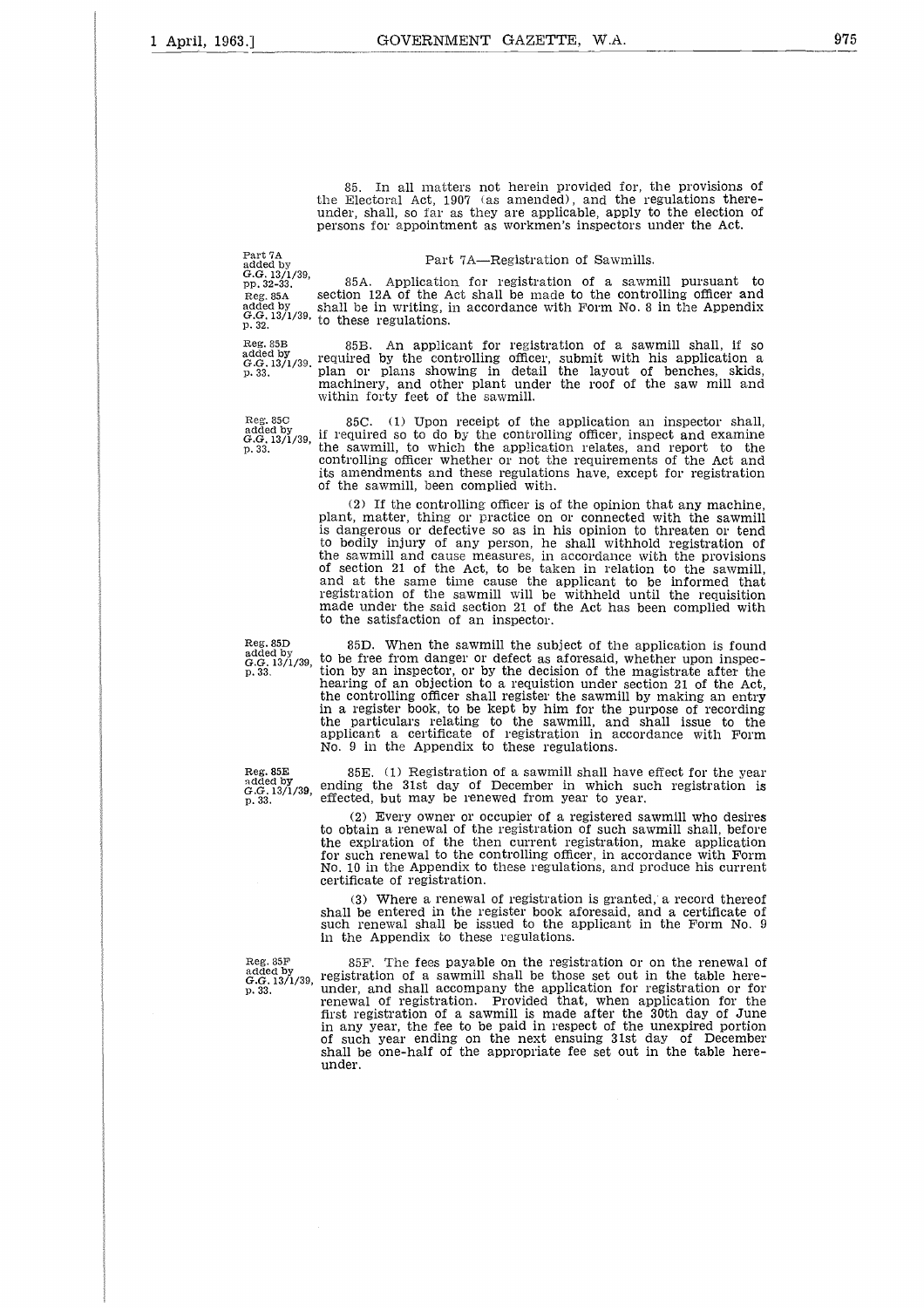| Table       |  |
|-------------|--|
| substituted |  |
| by G.G.     |  |
| 25/3/55.    |  |
| p. 553.     |  |

| อนมองเขนเธน<br>by G.G.                          | The annual fees shall be:—                                                                                                                                                                                                                                                |         | $f$ s.d.              |          |
|-------------------------------------------------|---------------------------------------------------------------------------------------------------------------------------------------------------------------------------------------------------------------------------------------------------------------------------|---------|-----------------------|----------|
| 25/3/55,<br>p. 553.                             | (a) Where the maximum number of persons em-<br>ployed or to be employed in connection with<br>the sawmill does not exceed three<br>$\sim$                                                                                                                                 |         | 10                    | - 0      |
|                                                 | (b) Where such number exceeds three but does<br>not exceed seven                                                                                                                                                                                                          | 1.      | 0                     | $\Omega$ |
|                                                 | (c) Where such number exceeds seven but does<br>not exceed fifteen<br>$\cdots$                                                                                                                                                                                            |         | 20                    | $\bf{0}$ |
|                                                 | (d) Where such number exceeds fifteen but does<br>not exceed thirty<br>$\ldots$<br>.                                                                                                                                                                                      |         | 3 10                  | 0        |
|                                                 | (e) Where such number exceeds thirty—<br>(i) For the first thirty persons<br>$\cdots$                                                                                                                                                                                     |         | 3 10 0                |          |
|                                                 | (ii) For every additional ten persons<br>$\ldots$                                                                                                                                                                                                                         |         | $\theta$              | $\Omega$ |
|                                                 |                                                                                                                                                                                                                                                                           | maximum | Up to a<br>of $£15$ . |          |
| Reg. 85G<br>added by<br>G.G. 13/1/39,<br>p. 33. | 85G. (1) If at any time during the currency of the registration<br>of a sawmill more persons are employed in connection with such<br>sawmill than the maximum number in regard to which payment<br>of the registration fee has been made for the registration or reported |         |                       |          |

added by<br>G.G. 13/1/39, of a sawmill more persons are employed in connection with such<br>p.33. sawmill than the maximum number in regard to which payment<br>of the registration fee has been made for the registration or renewal of registration of such sawmill, the owner or occupier shall forthwith notify the controlling officer of such increase in the number of persons employed as aforesaid, and shall pay the difference between the amount of fee actually paid and the amount of fee which would have been payable if the registration fee had been fixed with regard to the number actually employed at the time aforesaid. of the registration fee has been made for the registration or renewal<br>of registration of such sawmill, the owner or occupier shall forthwith<br>notify the controlling officer of such increase in the number of<br>persons employe

(2) This regulation shall apply and be applied when and as often as an increase in the number of persons employed in connection with a sawmill occurs.

added by<br>*G.G.* 13/1/39, be transferable. 85H. (1) A certificate of registration of a sawmill shall not ransferable.<br>(2) In the event of any change in ownership or location of a

registered sawmill taking place, the then current registration of such sawmill shall automatically lapse and become void, but, subject as hereinafter provided, a fresh registration may, upon application being made in accordance with Form No. 11 in the Appendix to these regulations, be obtained for the remainder of the term of the void registration without payment of any fee, provided the controlling officer

- (a) is notified in writing within fourteen days following any such change of ownership of the full name of the new owner of the sawmill; or
- (b) is supplied with particulars in writing of the new location of the sawmill before such sawmill is used at its new site.

Figure material and the controlling officer the separation by the controlling officer  $\sim$  (a) is notified in writing within fourteen days following any such change of ownership of the full name of the new owner of the sa added by<br>G.G. 13/1/39, respect of a sawmill shall not bind the controlling officer or any<br>G.G. 13/1/39, inspect of a sawmill shall not bind the controlling officer or any p.33. The grant of registration by the controlling officer or any such change of ownership of the full name of the new owner of the sawmill; or<br>  $\text{Re}g. 85I$  (b) is supplied with particulars in writing of the new locatio free from danger or defect within the meaning of section 21 of the Act; and, notwithstanding that a sawmill is registered, the provisions of the said section 21 shall apply to such sawmill.

#### Part 8.—Miscellaneous.

#### First Aid Appliances.

86. At every timber mill where power-driven machinery is used, and at every bush camp, the owner, agent, or manager shall provide and keep a suitable case or locker placed in a position approved by the inspector, such case or locker to be equipped and supplied with the following articles, namely:—1 bottle lysol or other approved disinfectant; 3 dozen bandages (assorted sizes) ; 2 ounces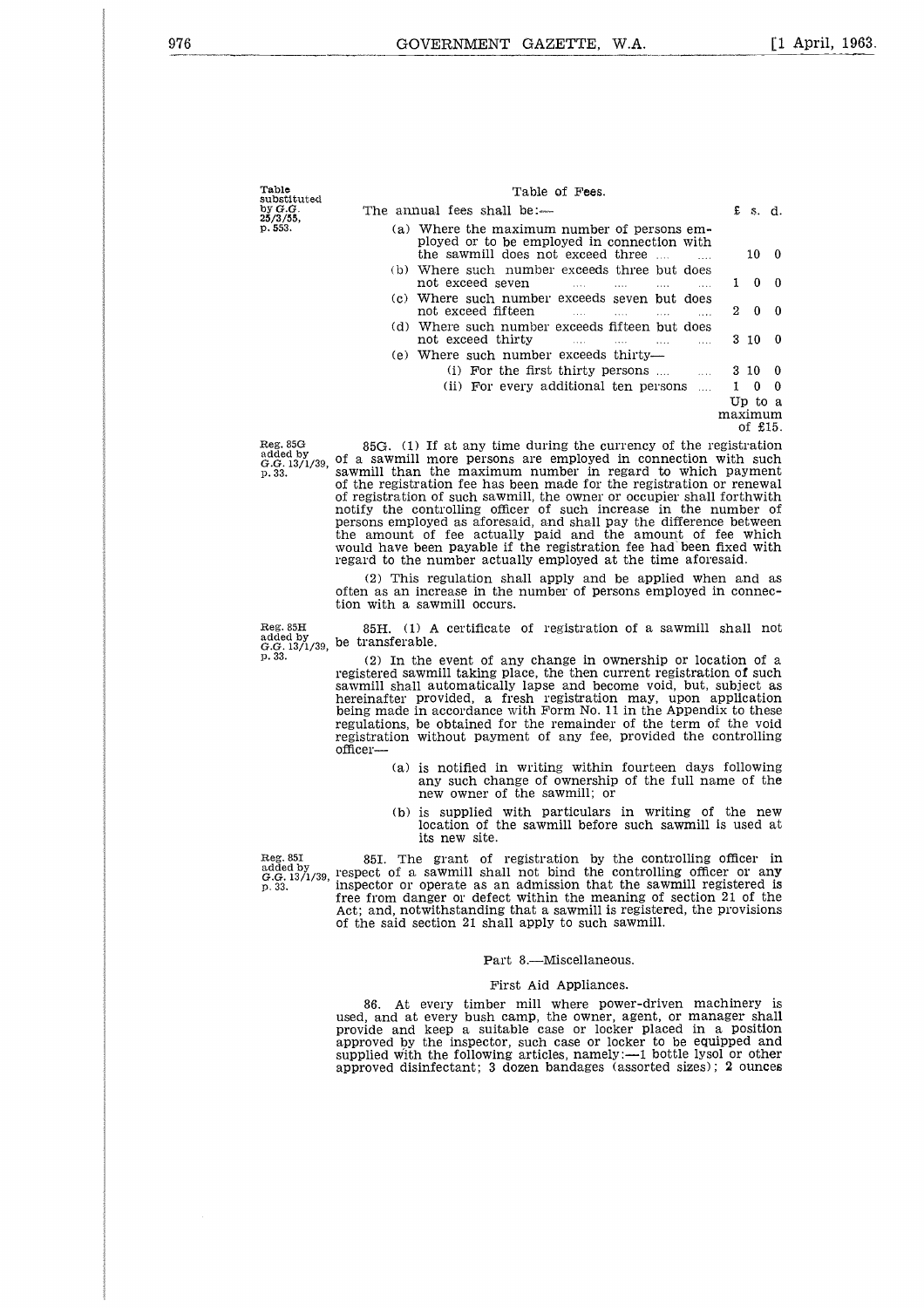castor oil; 8 ounces tincture iodine; 1 pint picric acid solution:-(formula:  $1\frac{1}{2}$  teaspoons powdered picric acid, 3 ounces absolute alcohol, 2 pints distilled water); 8 ounces sal volatile; 1 lb. absorbent<br>cotton wool; 1 lb. absorbent lint; 2 packets sterilised plain gauze,<br>3 in.; 1 reel adhesive plaster, 2 in.; 1 packet safety pins; 1 pair<br>scissors; 1 stretcher.

#### Races and Conveyors.

87. Every overhead dust belt race and every overhead conveyor shall have such clearance from the ground to the overhead construc-tion which, in the opinion of the inspector, will enable men who are working on the benches and who are required to pass backwards and forwards in the course of their work to conveniently perform their duties.

88. Every dust belt race and firewood conveyor shall be boxed in on three sides.

#### Jockeyed Logs.

Reg. 89 amended by G.G. 8/3/29, p. 744 and *G.G.* 31/5/60, p. 1498.

89. (a) On every timber holding where logs are jockeyed for the purpose of transport, every jockeyed log shall have a firm bed seat between two other logs.

(b) Where logs are jockeyed more than one high on a set, the jockeyed logs shall be firmly secured by safety chains at each bolster.

(c) Jockeyed logs shall upon all occasions be unloaded first from log hauling motor trucks. A suitable anchor rope or chain shall be provided for the hookman to use on the landing hook, which shall be used by the hookman at all times.

(d) Ends of jockeyed logs shall not project beyond the ends of the logs on the bottom tier.

90. In the unloading of logs from trucks on to the mill skids, all jockeyed logs shall be unloaded before truck chocks are removed.

#### Mill Landings.

91. Where logs are stacked one above the other at mill landings, the front bottom log shall be securely chocked or fixed to the satis-<br>faction of the inspector. Logs shall not be stacked to a height more than two logs one above the other at any mill landing at a distance of less than 20 feet from the log truck road, or the front of the landing, and where logs are stacked to a greater height they shall be at a distance of not less than 30 feet from the log truck road, or the front of the landing.

92. All log landings shall be provided with suitable chocks, to the satisfaction of the inspector.

#### Skids at Mill Landings.

93. At every mill log landing to be constructed in future all skids shall be graded to the satisfaction of the district inspector.

94. Where logs are hauled direct to mill log landings by whims or jinkers, skids shall be provided to the satisfaction of the district inspector.

#### Skids, etc.

95. All skids leading from the breaking-down bench to the rip bench shall be protected with tumblers or constables, to the satis-faction of the inspector. Other benches at which heavy timber is dealt with shall be similarly protected, if so directed by the inspector. Skids leading from one bench to another bench shall be kept clear of all cross-beams, pieces, and stays, and shall be at least two feet apart.

96. All skids and decking shall be kept in a thorough state of repair, to the satisfaction of the inspector.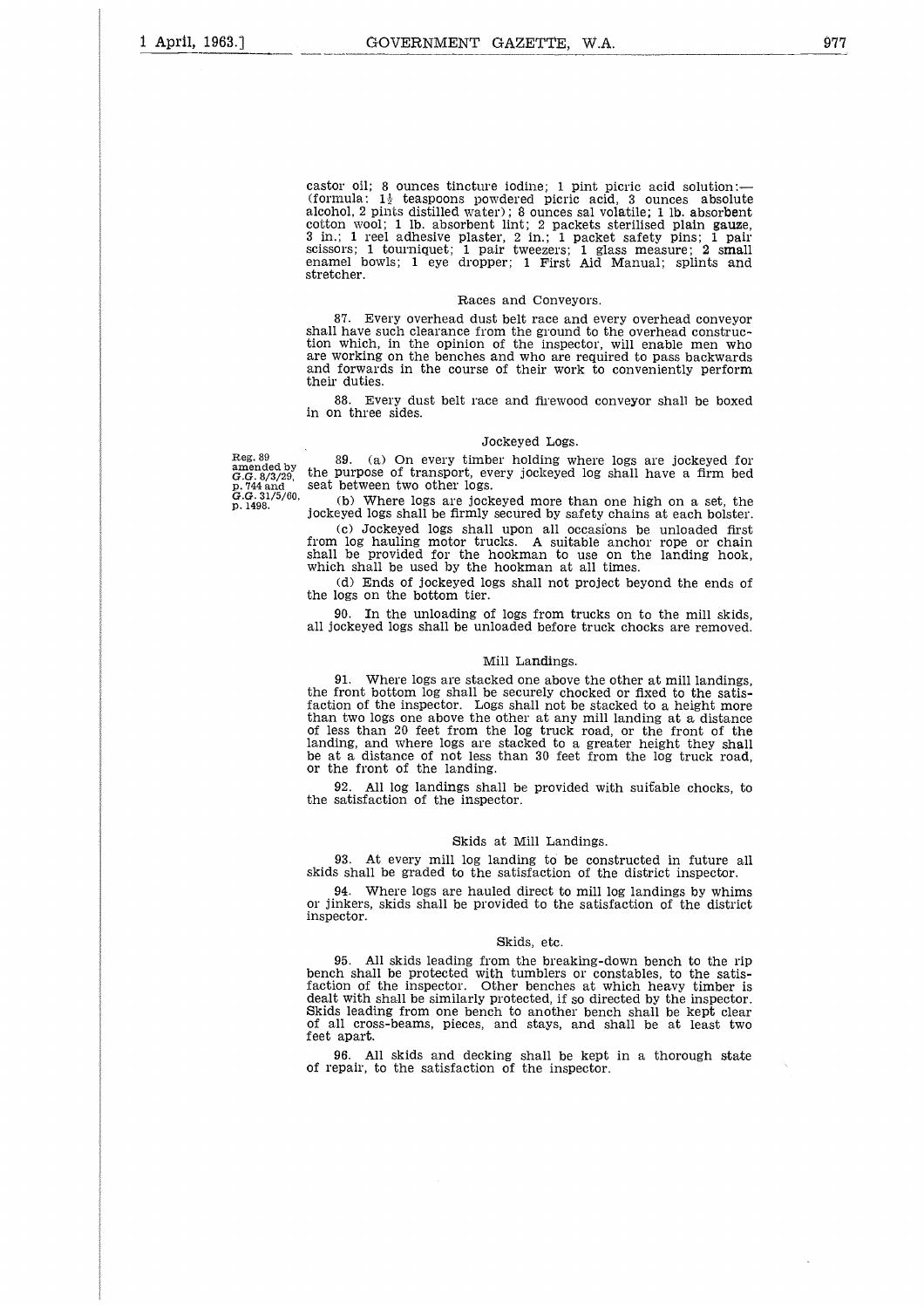97. All timber used for the purpose of skids shall be of first class quality, and timber used for decking shall not be of less than second-class quality.

At every log landing the space between the first tier of skids shall be kept clear of bark and other refuse to a depth of two feet Six inches at the bed log. The unloading hook shall be adjusted before chocks are removed and the hookman shall be clear of the log before signalling the winchman to pull.

#### Bush Landings.

99. All trees which in the opinion of the district inspector are dangerous to workmen employed in bush landings shall be cleared to his satisfaction.

100. Every bush landing shall be cleared of all trees and stumps to its full loading distance, and all overhanging trees which are likely to fall over any portion of the landing shall be removed.

101. If required by the inspector there shall be provided at every bush landing chocks to prevent logs rolling on to the log line or rolling back towards the workmen.

102. To ensure safe-working all bush landings shall be con-structed to the satisfaction of the district inspector.

103. The bush line at landings shall be kept reasonably clear of bark and mud.

104. Every skid at bush log landings from which logs are loaded on to the log truck shall be not less than nine inches diameter at the small end, and shall be firmly secured to bed logs and at the front end of the landing, such skids shall be at the same height as the top of the truck bolsters and shall be constructed for safe working to the satisfaction of the district inspector.

#### Bush and Mill Landing Hookmen.

105. At every bush and mill log landing there shall be provided

Reg.  $105$ <br>anended  $G.G. 8/3$ <br>c.  $744$  and<br>c.  $G. 10/6$ amended by for the hookman a suitable safety rope or chain which shall be<br>p. 744 and used by the hookman. The hook shall be drilled and a shackle and<br>*G.G.* 10/9/54, rope attached.<br>p. 1574.

Reg. 105A added by *G.G.* 8/3/29, p. 745.

105A. (a) There shall be attached to every log-hauling machine a signal or whistle cord to the satisfaction of the district inspector.

(b) Every signal or whistle cord which is attached to a loghauling machine shall be so placed that, in the event of any rope or cable used for hauling logs breaking, or of any block or appliance used for the purpose of carrying such rope or cable becoming detached from any tree, stump or log to which it has been attached it will be impossible for any part of such rope, cable, block or appliance to strike the person operating the signal or whistle cord.

#### Space behind Saws.

106. There shall be a space of at least three feet clear at each end of the bench tram track when the longest length of timber is being cut.

#### General.

107. Where two bench tram tracks are in alignment, or are so constructed that the timber or the men working one bench are likely to interfere with the timber or men working the other bench, the district inspector may require suitable partitions to be erected to his satisfaction. The timber in such partitions shall not be less than 9 in. x 3 in. section.

Reg. 107A, added by *G.G.* 13/1/39, p. 33.

107A. Every spot bench used for breaking down logs less than ten feet in length shall be equipped with two suitable cant hooks, which shall be retained for exclusive use in connection with the sawing of timber on such bench.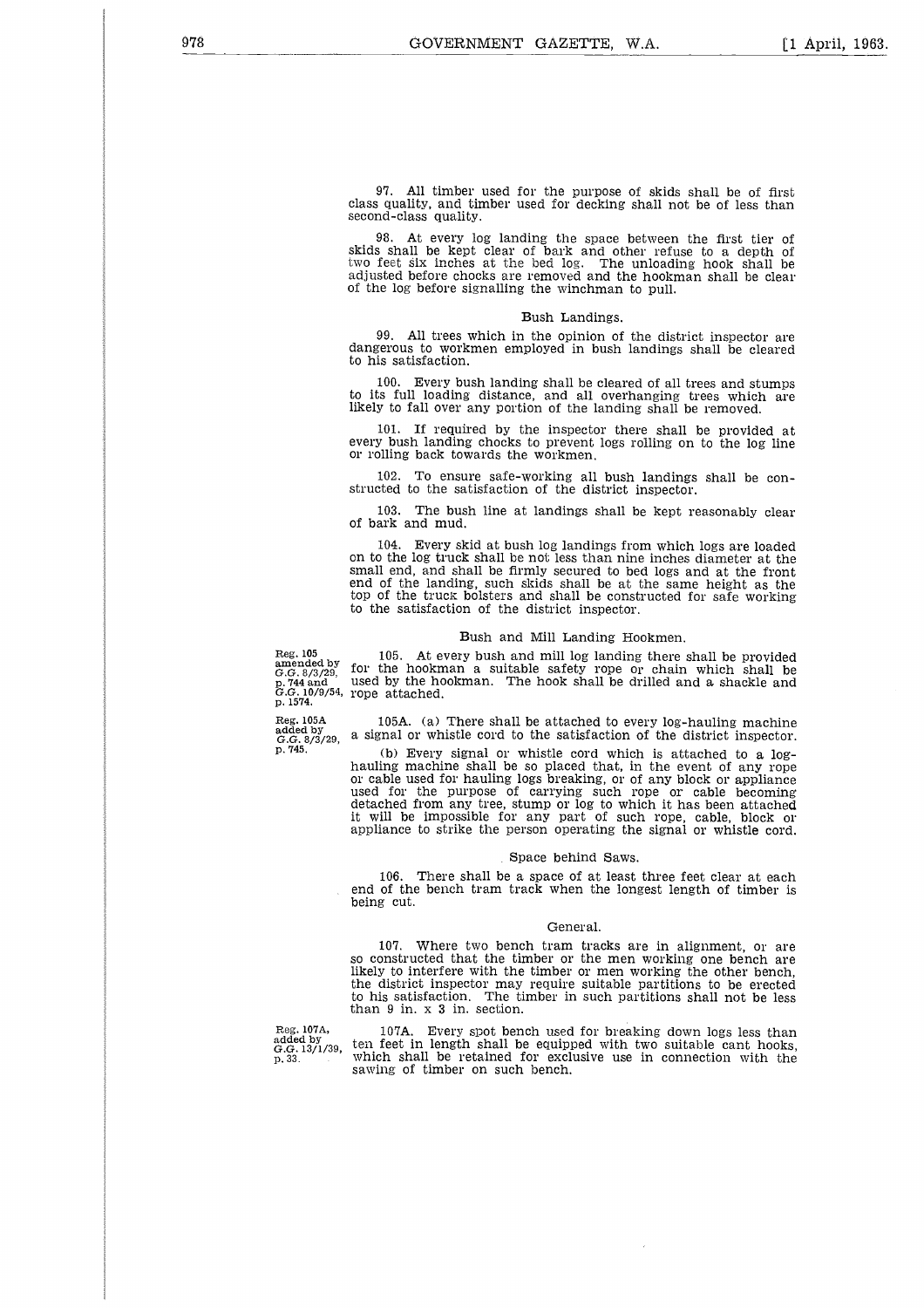**Reg. 107B added by** *G.G.* 13/1/39, **p. 33.**

107B. Every bench used for breaking down logs shall be equip-ped with suitable chain dogs and the use f such chain dogs shall be obligatory when breaking down logs over ten feet in length.

108. Where cant hooks are used the manager shall cause the same to be maintained in good order and condition, to the satisfaction of the inspector.

109. Where, at any mill waste timbers or sawdust are destroyed by fire, and the smoke emitted therefrom will in the opinion of the district inspector affect the safe working conditions of the men em-ployed in the mill, the fire dump shall, unless suitable screens or other devices are provided, be located in a position to be approved by the district inspector, and shall be so situated that the smoke from such fire dump will be carried away from the mill by the prevailing wind.

110. Where timber is stacked in loading yards in "block stacks" parallel to the loading line, a space of at least two feet six inches shall be provided between the various stacks in order to allow a free passage for workers when loading or unloading timber.

The owner, agent, or manager shall not knowingly employ or permit to be employed in or about any mill, or on or about any bush landing, any person who is under the influence of intoxicating liquor.

112. Any person who whilst under the influence of intoxicating liquor does or attempts to do any work in or about any mill or on or about any bush landing shall be guilty of an offence against this regulation and shall be punishable accordingly.

113. No person who is in the opinion of the district inspector unable to speak the English language intelligibly shall be employed at any work connected with machinery in the mill, or at loading or unloading any timber in the yard, or on the mill premises without the permission in writing of the district inspector.

In the event of the district inspector refusing a permit to any person under this regulation such person or the owner, agent, or manager shall have the right to object to the inspector's decision in the same manner as the owner, agent, or manager may object to comply with a requisition under the provisions of subsection 3 of section 21 of the Act, and such objection shall be heard and determined by a police, resident, or industrial magistrate, as provided for by the said subsection.

#### Examination of Candidates for Appointment as District Inspector.

114. Every candidate for the position of district inspector shall produce satisfactory references as to his character and reliability, and shall prove to the satisfaction of the Minister that he has had not less than five years' practical experience in the timber industry generally, and shall pass such an examination, to the satisfaction of the Minister, to show that he possesses the following qualifications:—

(a) A fair standard of general education.

- (b) A sound knowledge of the Act and these regulations.
- (c) A knowledge of the Model By-laws made under the provisions of the Health Act, 1911-19.
- (d) A sound general knowledge of the various operations carried on in the timber industry.
- (c) A sound knowledge of materials used and method of construction of sawmills, bush and mill landing and tram and train lines.
- (f) A knowledge of the dangers to which operatives are exposed by sawmilling machinery.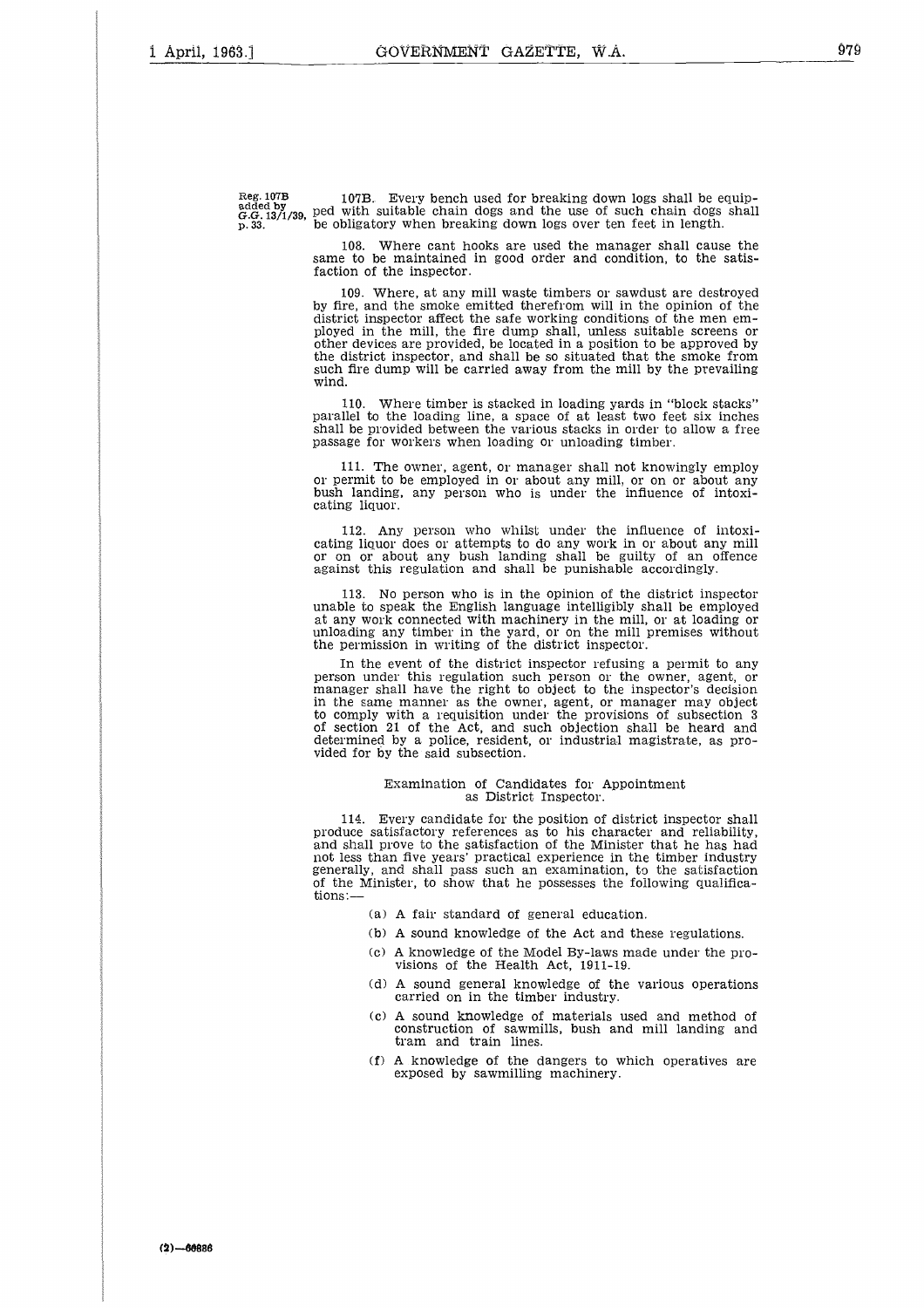#### Appendix.

Form 1 substituted by *G.G.* 24/5/40, p. 1109.

Form No. 1. Timber Industry Regulation Act, 1926. (Regulation 12.) RECORD BOOK. Appendix.<br>
Form No. 1.<br>
imber Industry Regulation Act<br>
(Regulation 12.)<br>
RECORD BOOK.<br>
Exty Reports and Inspector's E<br>
by sections 11 and 19).<br>
Particulars of Action Required<br>
or Taken.

Manager's Weekly Reports and Inspector's Entries (as required by sections 11 and 19).

| Date. | Particulars of Action Required<br>or Taken. | Signature. |
|-------|---------------------------------------------|------------|
|       |                                             |            |
|       |                                             |            |
|       |                                             |            |
|       |                                             |            |

| Form $No. 2$                                              |
|-----------------------------------------------------------|
| Timber Industry Regulation Act, 1926.<br>(Regulation 13.) |
| NOTICE OF ACCIDENT.                                       |
| To the Controlling Officer<br>District Inspector.         |
|                                                           |
|                                                           |
| I have to notify you that an accident occurred at         |
|                                                           |
| The following are the particulars:—                       |
|                                                           |
|                                                           |
|                                                           |
| Signature of Manager                                      |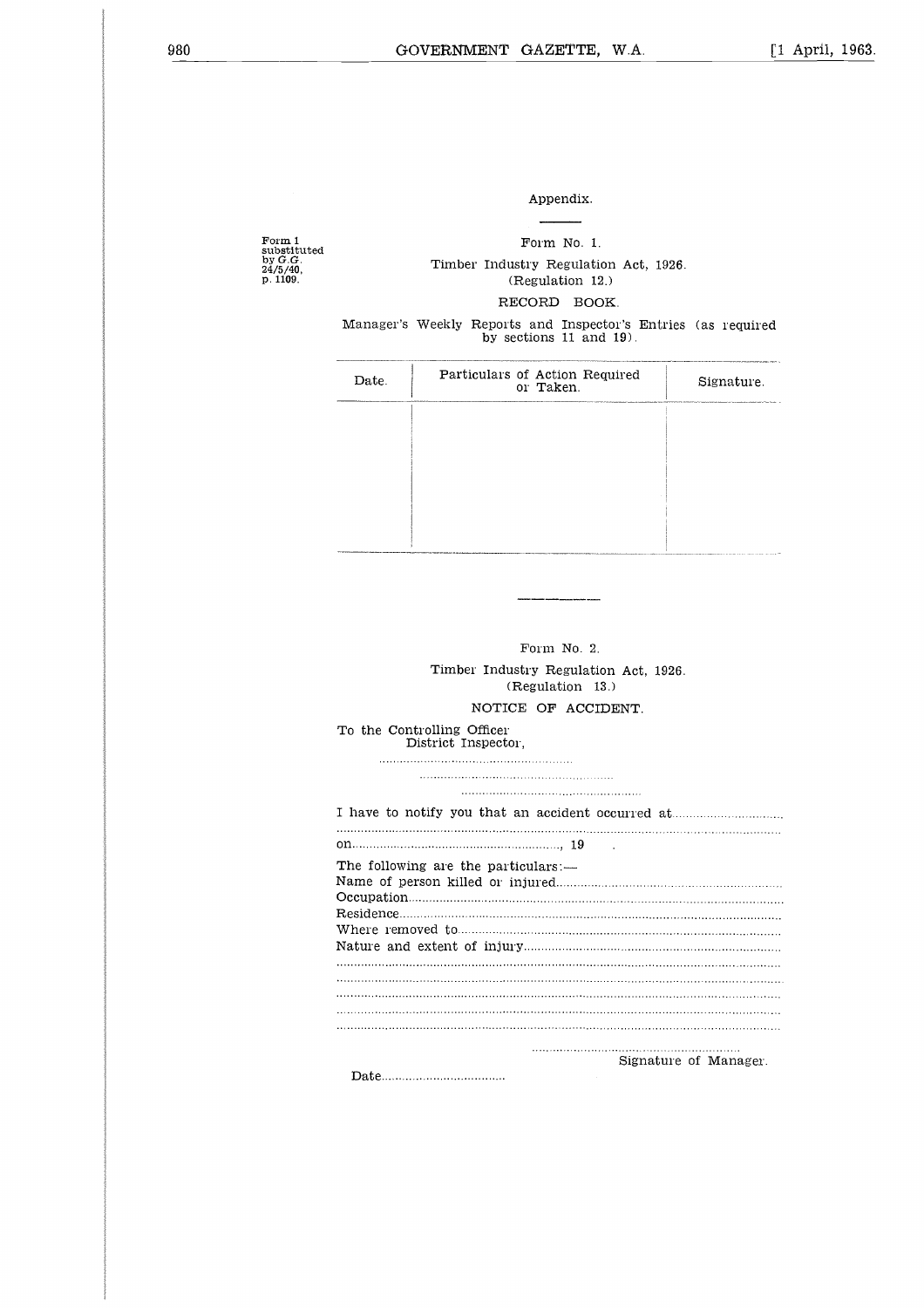#### Form No. 3.

#### Timber Industry Regulation Act, 1926 (Regulation 14.)

#### REQUISITION.

|                           | Form No. 3.                                                                                                                                                                              |
|---------------------------|------------------------------------------------------------------------------------------------------------------------------------------------------------------------------------------|
|                           | Timber Industry Regulation Act, 1926<br>(Regulation 14.)                                                                                                                                 |
|                           | REQUISITION.                                                                                                                                                                             |
|                           |                                                                                                                                                                                          |
|                           |                                                                                                                                                                                          |
| Owner<br>Agent<br>Manager | Delete that which is not applicable.                                                                                                                                                     |
|                           | Insert here description and address of the Timber Holding                                                                                                                                |
|                           |                                                                                                                                                                                          |
| Sir,                      |                                                                                                                                                                                          |
|                           | Pursuant to the Timber Industry Regulation Act, 1926, I have                                                                                                                             |
|                           |                                                                                                                                                                                          |
|                           |                                                                                                                                                                                          |
|                           |                                                                                                                                                                                          |
|                           |                                                                                                                                                                                          |
|                           |                                                                                                                                                                                          |
|                           | My reasons for arriving at that conclusion are                                                                                                                                           |
|                           |                                                                                                                                                                                          |
|                           |                                                                                                                                                                                          |
|                           | You are hereby required to remedy such danger or defect<br>forthwith, and to cease to use the following machines or appliances<br>until the danger or defect specified has been remedied |
|                           |                                                                                                                                                                                          |
|                           |                                                                                                                                                                                          |
|                           |                                                                                                                                                                                          |
|                           | District Inspector.                                                                                                                                                                      |
|                           |                                                                                                                                                                                          |
|                           |                                                                                                                                                                                          |
|                           |                                                                                                                                                                                          |
|                           |                                                                                                                                                                                          |

Form No. 4.

Timber Industry Regulation Act, 1926. (Regulation 15.)

#### NOTICE OF APPEAL.

I, of being the owner, agent, or manager of , hereby notify you that I object to comply with the requisition served on me by you under the provisions of section 21 of the Timber Industry Regulation Act, 1926, on , 19 , and that my grounds of objection are as follows:—

Signature of Appellant.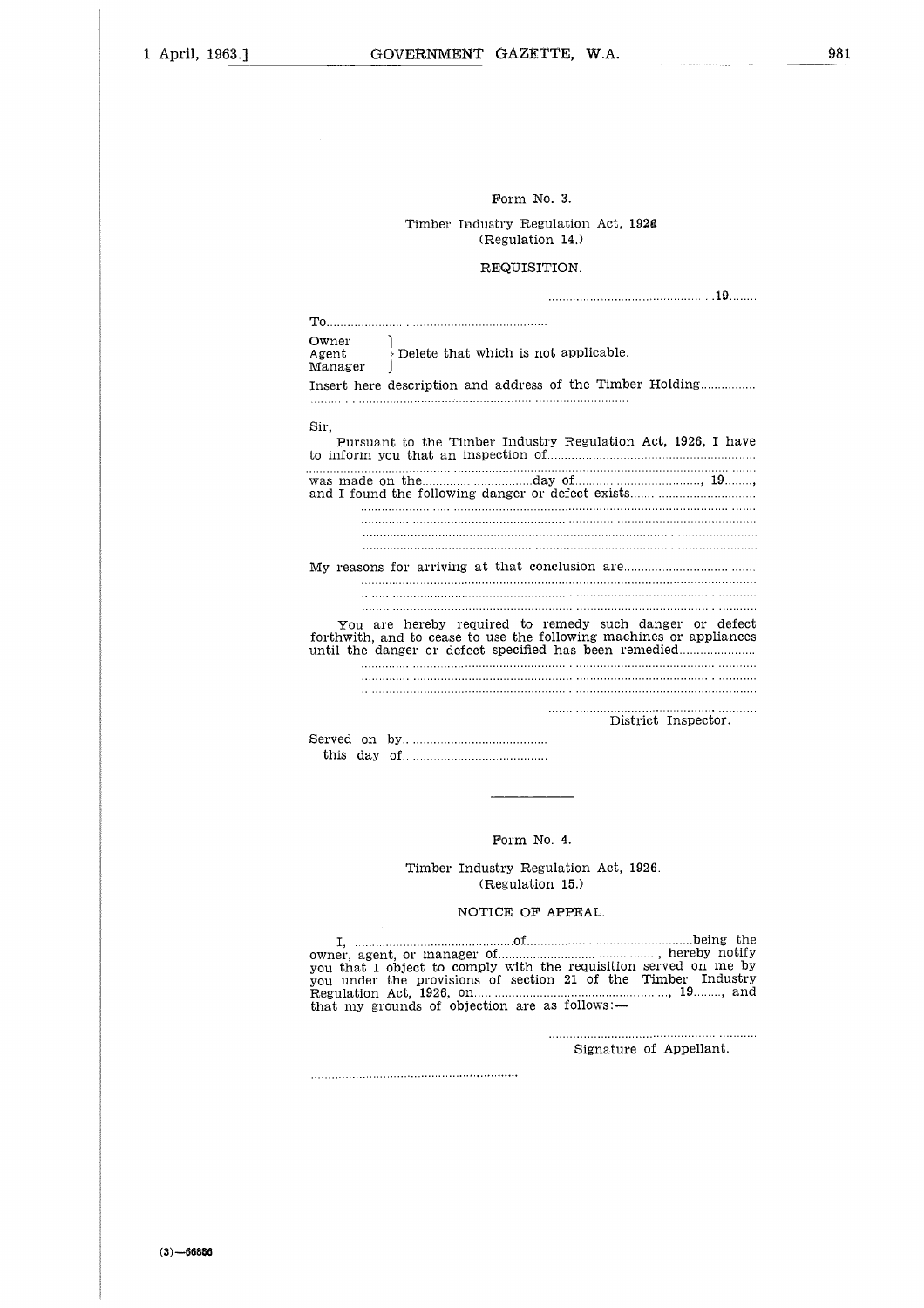(Front)

Form 5<br>substituted<br>by *G.G.*<br>8/3/29,<br>p. 745.

 $\overline{a}$ 

#### Form No. 5.

#### Timber Industry Regulation Act, 1926. (Regulation 72.)

#### NOMINATION PAPER FOR ELECTION OF WORKMEN'S INSPECTOR.

To the State Chief Electoral Officer, Returning Officer under the above Act. Perth.

1. We, the undersigned, being persons bona *fide* employed in the Timber Industry f Western Australia, and duly qualified to vote at the election for which this nomination is made, hereby nominate From Herrarian Charles and the Timber Industry of Western Australia, a<br>toote at the election for which this nominate—<br>communicate—<br>there insert names in full of cantern and the communication of the position of Workmen's In Timber Industry of Western Australia, and duly qualified<br>at the election for which this nomination is made, here<br>inate—<br>(Here insert names in full of candidate)<br>(Here insert full address)<br>andidate for the position of Workm

(Here insert names in full of candidate)

(Here insert full address)

as candidate for the position of Workmen's Inspector for the

| Signatures (Names in full).                     |  | Address in Full.                                                                                                                |  |  |
|-------------------------------------------------|--|---------------------------------------------------------------------------------------------------------------------------------|--|--|
|                                                 |  |                                                                                                                                 |  |  |
|                                                 |  |                                                                                                                                 |  |  |
|                                                 |  |                                                                                                                                 |  |  |
|                                                 |  |                                                                                                                                 |  |  |
|                                                 |  |                                                                                                                                 |  |  |
|                                                 |  |                                                                                                                                 |  |  |
| capacity abovementioned.<br>by the regulations. |  | 2. I, the undersigned, hereby agree, if elected, to act in the<br>3. I submit on back hereof the Statutory Declaration required |  |  |
|                                                 |  |                                                                                                                                 |  |  |

| 2. I, the undersigned, hereby agree, if elected, to act in the<br>capacity abovementioned. |
|--------------------------------------------------------------------------------------------|
| 3. I submit on back hereof the Statutory Declaration required<br>by the regulations.       |
|                                                                                            |
|                                                                                            |
| $at_{\ldots}$ o'clock in the $\ldots$ o'clock nearly $\ldots$                              |
| State Chief Electoral Officer,<br>Returning Officer.                                       |

Note.—Nomination Forms may be written or typed in the form as above.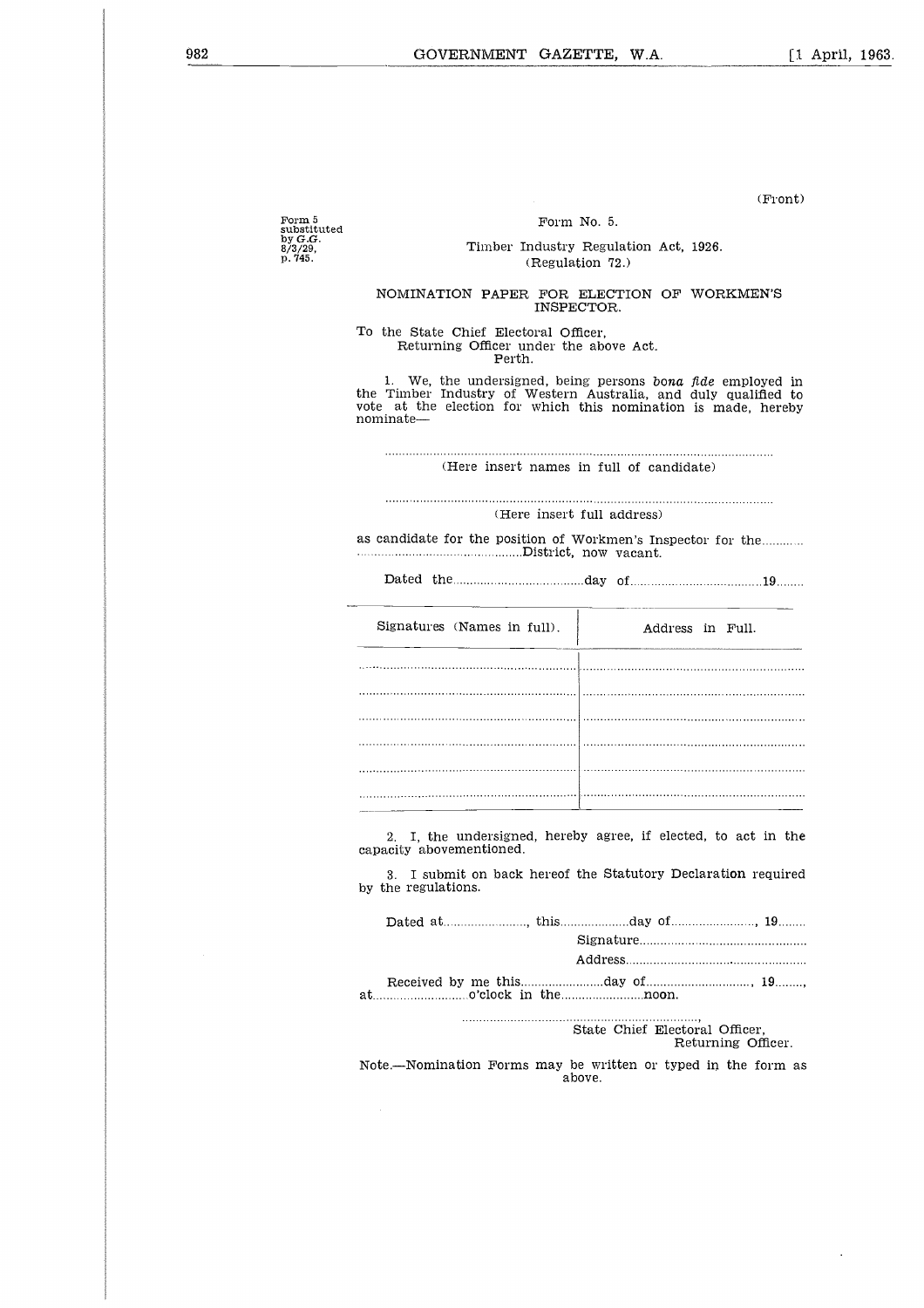#### (Reverse)

#### DECLARATION. (No. 28 of 1906.)

| (Reverse)<br>DECLARATION.                                                                                                                                                                                        |
|------------------------------------------------------------------------------------------------------------------------------------------------------------------------------------------------------------------|
| (No. 28 of 1906.)                                                                                                                                                                                                |
| Ι.<br>of<br>do solemnly and sincerely declare that:-                                                                                                                                                             |
| $1_{-}$                                                                                                                                                                                                          |
| 2.                                                                                                                                                                                                               |
| 3.                                                                                                                                                                                                               |
| 4.                                                                                                                                                                                                               |
| 5.<br>I am a British subject.                                                                                                                                                                                    |
| 6.<br>I have been engaged in general practical bush and mill<br>work in the industry for at least five years, and submit<br>particulars of such experience marked "A," together<br>with testimonials marked "B." |
| I am in good health and am physically fit to perform<br>7.<br>the duties of a Workmen's Inspector under the Timber<br>Industry Regulation Act, 1926.                                                             |
| All the particulars contained in my Nomination Paper<br>8.<br>are correct.                                                                                                                                       |
| And I make this solemn declaration by virtue of section 106 of<br>the Evidence Act, 1906.                                                                                                                        |
|                                                                                                                                                                                                                  |
| this $\text{day of} \quad \text{of} \quad \text{19} \quad \text{(4)}$                                                                                                                                            |
| Justice of the Peace or Classified<br>Officer State Public Service.                                                                                                                                              |
| (1) Christian name or names and surname of declarant in full.<br>(2) Address.                                                                                                                                    |

(3) Calling. (4) Ordinary signature of declarant.

Form No. 6.

Timber Industry Regulation Act, 1926. (Regulation 77.)

Election of Workmen's Inspector.

#### BALLOT PAPER.

Date of the Close of the Poll.

at 5 o'clock p.m.

..<br>..<br>n Full Names and Addresses of Duly Nominated Candidates.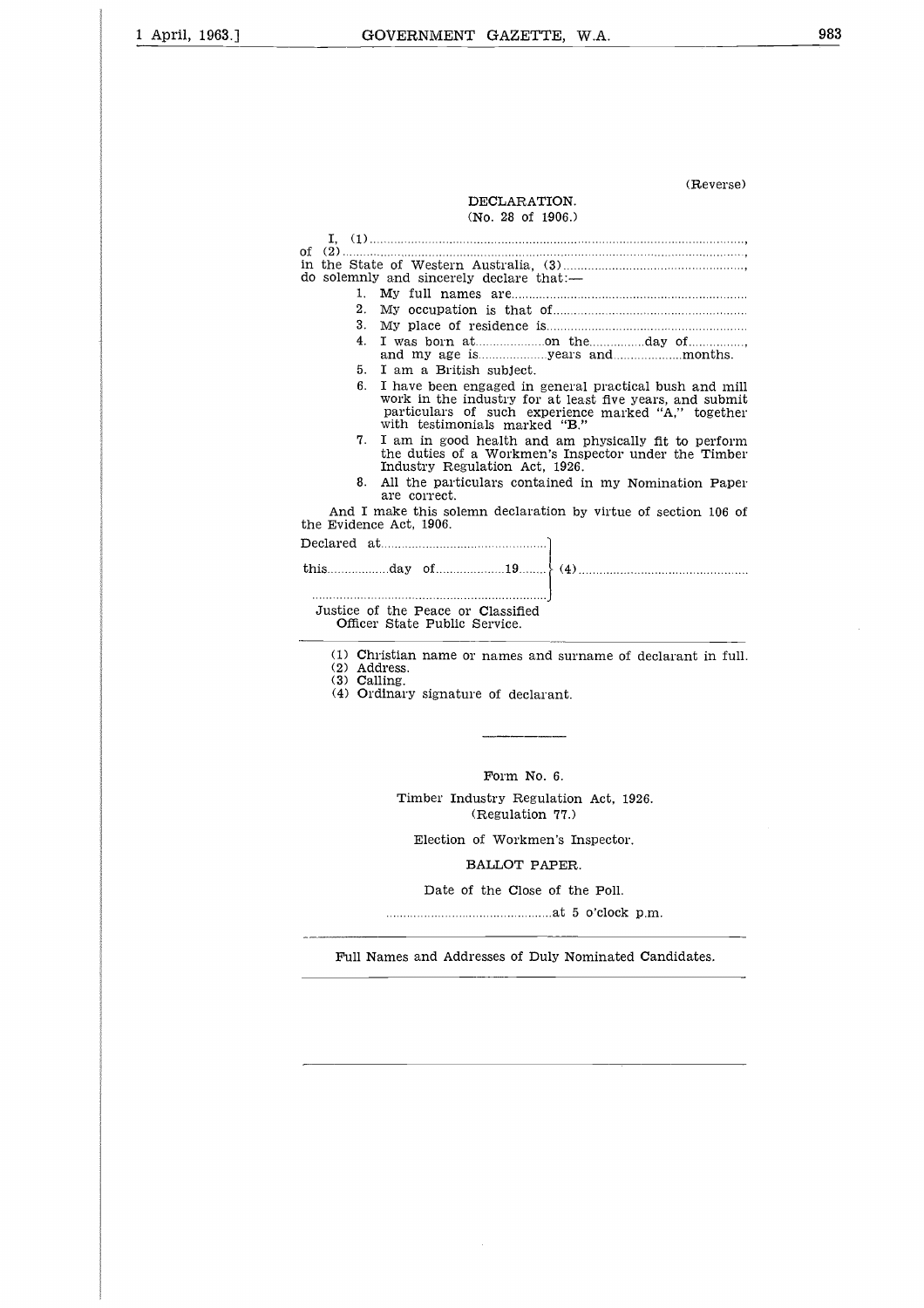#### Instructions to Voters.

The method of marking the ballot papers shall be on the optional preferential system as follows:

- (a) In the case of the election of one workmen's inspector the voter shall mark his vote on the ballot paper by placing the numeral 1 opposite the name of the candid-ate for whom he votes as his first preference, and he may, if he so desires, give contingent votes for the remaining candidates, or any of them, by placing numerals 2, 3, 4, and so on opposite their names.
- b) In the case of the election of two workmen's inspectors the voter shall mark his vote on the ballot paper by placing the numerals 1 and 2 opposite the names of the candidates for whom he votes as his first and second preferences, and he may, if he so desires, give contingent votes for the remaining candidates, or any of them, by placing numerals 3, 4, 5, and so on opposite their names. In the case of the election of two voter shall mark his vote of the election of the pumerals 1 and 2 opp didates for whom he votes at elemences, and he may, if he splacing numerals 3, 4, 5, and also and seal the same in th
- (c) When the voter has marked the ballot paper he shall enclose and seal the same in the envelope sent to him for the purpose, and sign the counterfoil with his name in full, and shall then forward such counterfoil and the sealed ballot paper in another envelope to the returning officer.

#### Form No. 7.

#### COUNTERFOIL.

| Form No. 7.                                               |
|-----------------------------------------------------------|
| Timber Industry Regulation Act, 1926.<br>(Regulation 77.) |
| Election of Workmen's Inspector.                          |
| COUNTERFOIL.                                              |
|                                                           |
|                                                           |
|                                                           |
|                                                           |
|                                                           |
|                                                           |

Note.—When the voter has marked the ballot paper he shall enclose and seal the same in the envelope sent to him for the purpose, and sign the counterfoil with his name in full, and shall then forward such counterfoil and the sealed ballot paper in another envelope to the returning officer.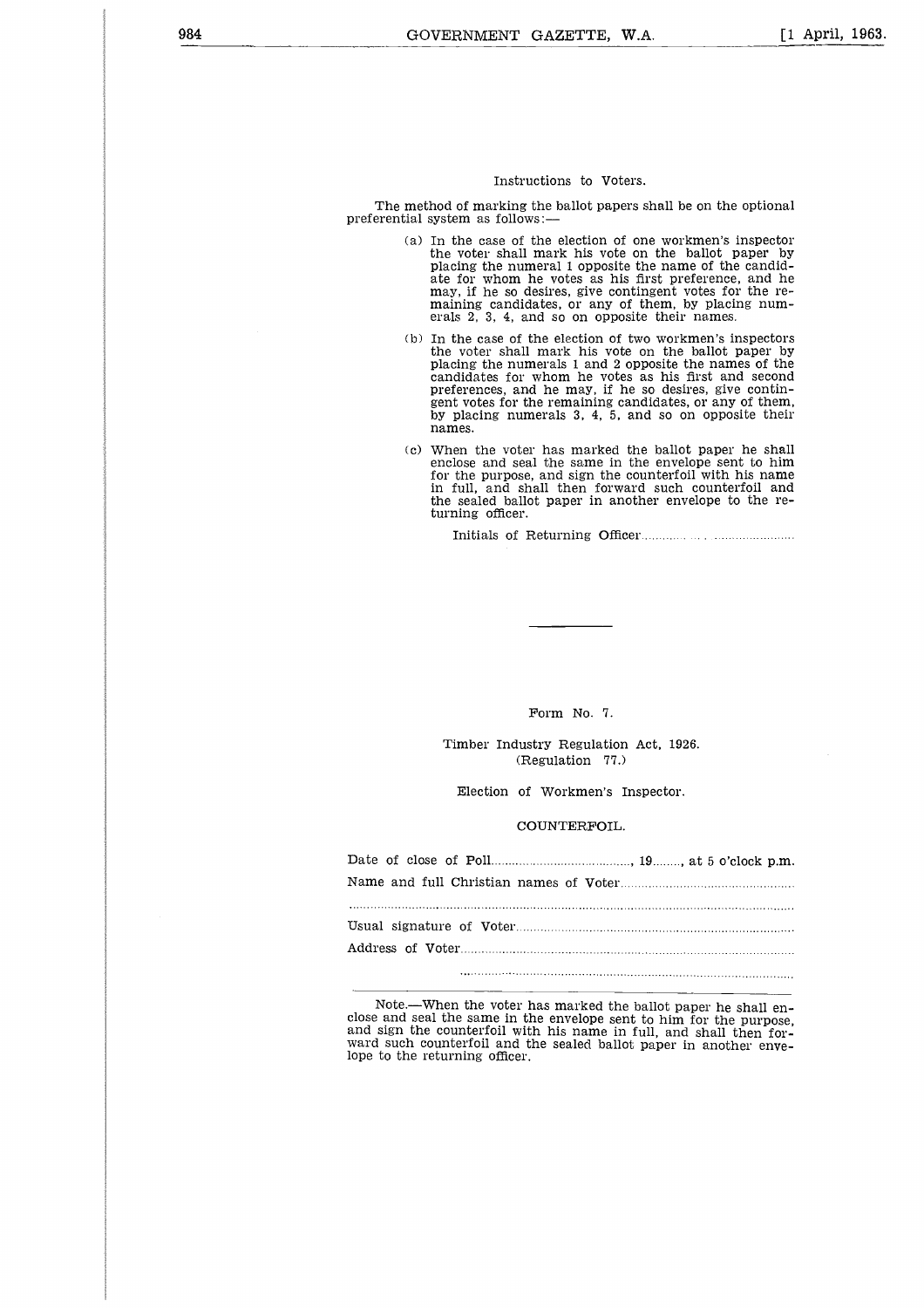| Form 8<br>inserted by   | Form No. 8.                                                                                                                                                                                                                                                    |  |  |  |  |  |  |  |  |
|-------------------------|----------------------------------------------------------------------------------------------------------------------------------------------------------------------------------------------------------------------------------------------------------------|--|--|--|--|--|--|--|--|
| G.G. 13/1/39,<br>p. 34. | Timber Industry Regulation Act, 1926.                                                                                                                                                                                                                          |  |  |  |  |  |  |  |  |
|                         | APPLICATION FOR REGISTRATION OF A SAWMILL.                                                                                                                                                                                                                     |  |  |  |  |  |  |  |  |
|                         | Tо<br>the Controlling Officer,<br>Timber Industry Regulation Act,<br>Forests Department, Perth.                                                                                                                                                                |  |  |  |  |  |  |  |  |
|                         | I/We, the undersigned, hereby make application to register under<br>the provisions of the abovementioned Act, a sawmill, the particulars<br>of which are as follows:—                                                                                          |  |  |  |  |  |  |  |  |
|                         |                                                                                                                                                                                                                                                                |  |  |  |  |  |  |  |  |
|                         |                                                                                                                                                                                                                                                                |  |  |  |  |  |  |  |  |
|                         |                                                                                                                                                                                                                                                                |  |  |  |  |  |  |  |  |
|                         |                                                                                                                                                                                                                                                                |  |  |  |  |  |  |  |  |
|                         |                                                                                                                                                                                                                                                                |  |  |  |  |  |  |  |  |
|                         |                                                                                                                                                                                                                                                                |  |  |  |  |  |  |  |  |
|                         | No. of locomotives                                                                                                                                                                                                                                             |  |  |  |  |  |  |  |  |
|                         | Is cutting restricted to one class of produce, if so, what?                                                                                                                                                                                                    |  |  |  |  |  |  |  |  |
|                         | Source of log supply—Permit No; or private property                                                                                                                                                                                                            |  |  |  |  |  |  |  |  |
|                         |                                                                                                                                                                                                                                                                |  |  |  |  |  |  |  |  |
|                         | No. of persons employed or to be employed:                                                                                                                                                                                                                     |  |  |  |  |  |  |  |  |
|                         | Age of Employee.<br>Over<br>14<br>15<br>17<br>19.<br>20<br>21<br>21.<br>Total<br>16<br>18                                                                                                                                                                      |  |  |  |  |  |  |  |  |
|                         | Falling<br><b>Sales</b><br>$\cdots$<br><b>Hauling and delivering</b><br>at mill landing<br>Under mill roof<br>Loading and stacking<br>Tramline construction<br>and maintenance<br>Other (including man-<br>agement and mill<br>office)<br>$\ldots$<br>$\cdots$ |  |  |  |  |  |  |  |  |
|                         | Total<br>$\ldots$                                                                                                                                                                                                                                              |  |  |  |  |  |  |  |  |
|                         |                                                                                                                                                                                                                                                                |  |  |  |  |  |  |  |  |
|                         | Power (electricity, steam, oil, gas, etc.; state also type of engine)                                                                                                                                                                                          |  |  |  |  |  |  |  |  |
|                         |                                                                                                                                                                                                                                                                |  |  |  |  |  |  |  |  |
|                         | Estimated capacity (loads of sawn timber per eight-hour day)                                                                                                                                                                                                   |  |  |  |  |  |  |  |  |
|                         | Breaking-down equipment-                                                                                                                                                                                                                                       |  |  |  |  |  |  |  |  |
|                         | Other benches, dockers, power-driven crosscuts-                                                                                                                                                                                                                |  |  |  |  |  |  |  |  |
|                         | Size of saw.<br>Description.                                                                                                                                                                                                                                   |  |  |  |  |  |  |  |  |
|                         | Benches:                                                                                                                                                                                                                                                       |  |  |  |  |  |  |  |  |
|                         |                                                                                                                                                                                                                                                                |  |  |  |  |  |  |  |  |
|                         |                                                                                                                                                                                                                                                                |  |  |  |  |  |  |  |  |
|                         |                                                                                                                                                                                                                                                                |  |  |  |  |  |  |  |  |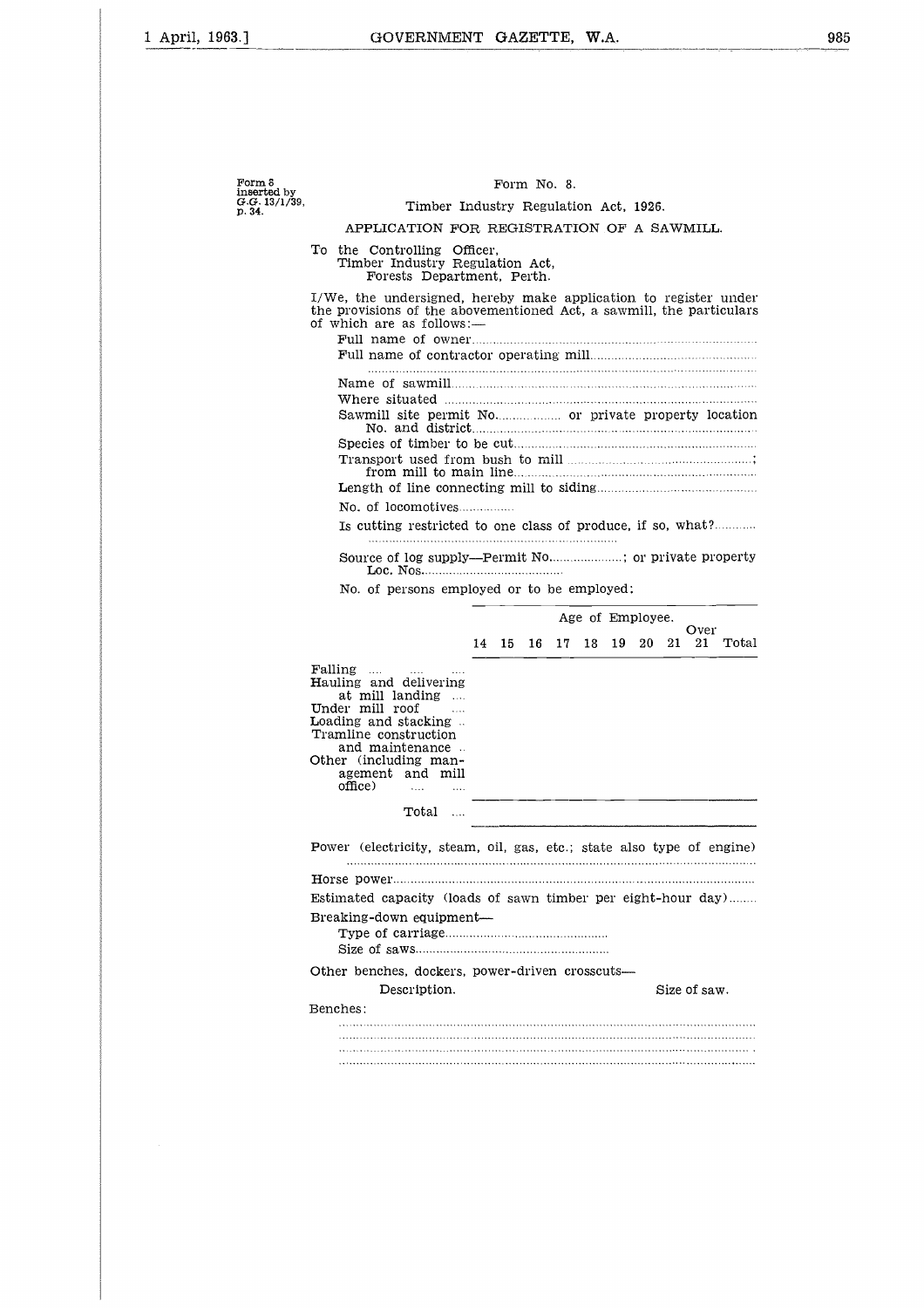Dockers: Power-driven crosscuts: (See Reg. 85F amended by *G.G.* 25/3/55, p. 553.) Dockers:<br>
Power-driven crosscuts:<br>
The registration fee of £ is forwarded herewith.<br>
The registration fee of £ is forwarded herewith.<br>
The annual fees shall be—<br>
(a) Where the maximum number of persons employed or to be em The annual fees shall be<br>the annual fees shall be—<br>the annual fees shall be—<br>the annual fees shall be—<br>the annual fees shall be—<br>the samill does not exceed three<br>the sammill does not exceed three<br>the sammill does not exce (a) Where the maximum number of persons employed or to be employed in connection with the sawmill does not exceed three (b) Where such number exceeds three but does not exceed seven .... (c) Where such number exceeds seven but does not exceed fifteen (d) Where such number exceeds fifteen but does not exceed thirty (e) Where such number exceeds thirty— (1) For the first thirty persons (ii) For every additional ten persons 1 0 0<br>
2 0 0<br>
3 10 0<br>
3 10 0<br>
1 0 0<br>
Up to a<br>
aximum maximum of £15. I/We declare that the foregoing particulars are true and correct. Date Place  $\begin{bmatrix} 1 \\ 2 \\ 3 \end{bmatrix}$  and  $\begin{bmatrix} 2 \\ 3 \\ 4 \end{bmatrix}$  10 0  $\pounds$  s. d.<br>10 0<br>1 0 0<br>2 0 0  $\begin{array}{ccc} \text{\pounds} & \text{s. d.} \ \text{10} & 0 \ \text{1} & 0 & 0 \ \text{2} & 0 & 0 \ \text{3} & 10 & 0 \ \end{array}$ 3 10 <sup>0</sup> 3 10 0 Signature of Applicant for Registration. For Official Use Only: not exceed thirty<br>
(e) Where such number exceeds thirty—<br>
(i) For the first thirty persons ....<br>
(ii) For every additional ten persons<br>
e declare that the foregoing particulars are true<br>
Date .............................. Receiving Officer. Registered 19 , Certificate No. issued. Officer's Initials. Form 9 Form No. 9. inserted by G.G. 13/1/39, No. p. 35. Timber Industry Regulation Act, 1926. CERTIFICATE OF REGISTRATION OF A SAWMILL. This is to certify that the sawmill specified hereunder is registered under the Timber Industry Regulation Act, 1926, until the day of of the said Act and the regulations made thereunder. Receiving Officer.<br>
ISLEND THE RECEIVING THE RECEIVING THE RECEIVING THE RECEIVING THE POST OF REGISTRATION OF A SAWMILL.<br>
Timber Industry Regulation Act, 1926.<br>
ERTIFICATE OF REGISTRATION OF A SAWMILL.<br>
to certify that th  $\frac{1}{2}$ <br> $\frac{1}{2}$ <br> $\frac{1}{2}$ <br> $\frac{1}{2}$ <br> $\frac{1}{2}$ <br> $\frac{1}{2}$ Name of sawmill Dated Fees paid £ 19 Name f owner or occupier Number of persons to be employed Situated at - F : 9 F : 17<br>- 9 F : 17<br>- 17<br>- 17<br>- 17 ..;<br>; ; y a ...<br>a .v r ...<br>... .r. *A*<br>.r. r. .r. r. *x*<br>... ... ... |-<br>| 11 || 11<br>| 11 || 11<br>| 11 || 11 63 illum - 16 ic Ciff<br>Addie<br>n Controlling Officer, in the ownership or location of the plant, this registration becomes Note.—This certificate is not transferable. If any change occurs ation<br>TION<br>ecified<br>ecified<br>addedition<br>contribution<br>of the steral<br>steral<br>lant, sh void and application for re-registration should at once be made.

This form must be produced when renewal of registration is applied for.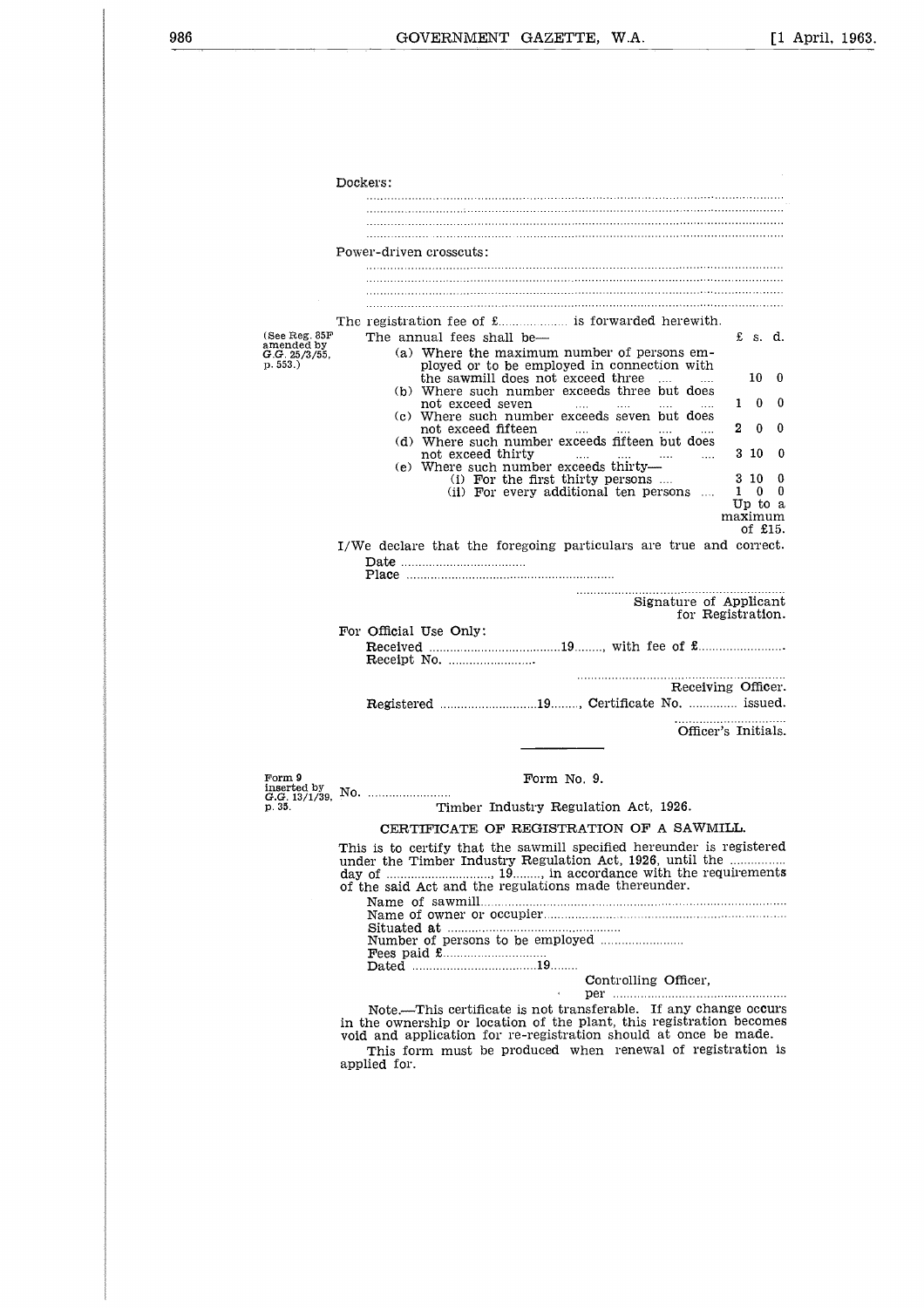| Form 10<br>inserted by<br>G.G. 13/1/39. | Form No. 10.<br>Timber Industry Regulation Act, 1926.                                                                                                                                                                                    |    |               |    |    |    |                  |    |     |      |                         |
|-----------------------------------------|------------------------------------------------------------------------------------------------------------------------------------------------------------------------------------------------------------------------------------------|----|---------------|----|----|----|------------------|----|-----|------|-------------------------|
| p. 35.                                  | APPLICATION FOR RENEWAL OF REGISTRATION                                                                                                                                                                                                  |    | OF A SAWMILL. |    |    |    |                  |    |     |      |                         |
|                                         | The Controlling Officer,<br>Timber Industry Regulation Act,<br>Forests Department, Perth.                                                                                                                                                |    |               |    |    |    |                  |    |     |      |                         |
|                                         | I/We hereby apply for renewal of registration of my/our sawmill<br>$\begin{array}{ccc} \text{free} & \text{of} & \text{E} \end{array}$                                                                                                   |    |               |    |    |    |                  |    |     |      |                         |
|                                         | Number proposed to be employed during year.                                                                                                                                                                                              |    |               |    |    |    |                  |    |     |      |                         |
|                                         |                                                                                                                                                                                                                                          |    |               |    |    |    | Age of Employee. |    |     | Over |                         |
|                                         |                                                                                                                                                                                                                                          | 14 | 15            | 16 | 17 | 18 | 19               | 20 | 21. | 21   | Total                   |
|                                         | Falling<br><b>Sales</b><br>Hauling and delivering<br>at mill landing<br>Under mill roof<br>Loading and stacking<br>Tramline construction<br>and maintenance<br>Other (including man-<br>agement and mill<br>office)<br>$\mathbf{1}$<br>. |    |               |    |    |    |                  |    |     |      |                         |
|                                         | Total<br>$\cdots$                                                                                                                                                                                                                        |    |               |    |    |    |                  |    |     |      |                         |
|                                         | The following alterations (if any) to plant have been made or<br>are proposed:—                                                                                                                                                          |    |               |    |    |    |                  |    |     |      |                         |
|                                         |                                                                                                                                                                                                                                          |    |               |    |    |    |                  |    |     |      |                         |
|                                         |                                                                                                                                                                                                                                          |    |               |    | .  |    |                  |    |     |      | Signature of Applicant. |
|                                         |                                                                                                                                                                                                                                          |    |               |    |    |    |                  |    |     |      |                         |

Form 11 inserted by G.G. 13/1/39, pp. 35-36.

#### Form No. 11.

#### Timber Industry Regulation Act, 1926.

APPLICATION FOR REGISTRATION IN SUBSTITUTION OF REGISTRATION VOIDED BY CHANGE IN OWNERSHIP OR CHANGE OF LOCATION OF A REGISTERED SAWMILL.

The Controlling Officer, Timber Industry Regulation Act,

Forests Department, Perth.

I/We hereby apply, pursuant to regulation 85H of the Timber Industry Regulations, 1927-1938, for registration without payment of fee of the sawmill, the subject of certificate of registration dated the T<br>Idd<br>iddo<br>sa FORM No. 11.<br>
Timber Industry Regulation Act, 1926.<br>
PLICATION FOR REGISTRATION IN SUBSTITUTION OF<br>
EGISTRATION VOIDED BY CHANGE IN OWNERSHIP OR<br>
CHANGE OF LOCATION OF A REGISTERED SAWMILL.<br>
Controlling Officer,<br>
Timber In day of of a change in the ownership IC<br>A duk<br>al duk<br>al duk and produced herewith, which on the REGISTRATION IN SUBSTITUTION OF<br>IDED BY CHANGE IN OWNERSHIP OR<br>ATION OF A REGISTERED SAWMILL.<br>
,<br>
,<br>
,<br>
,<br>
,<br>
,<br>
suant to regulation 85H of the Timber In-<br>
19.338, for registration without payment of<br>
, 19................. of a change in the ownership (or in the location) of the said<br>sawmill. コトS<br>huisa<br>v )